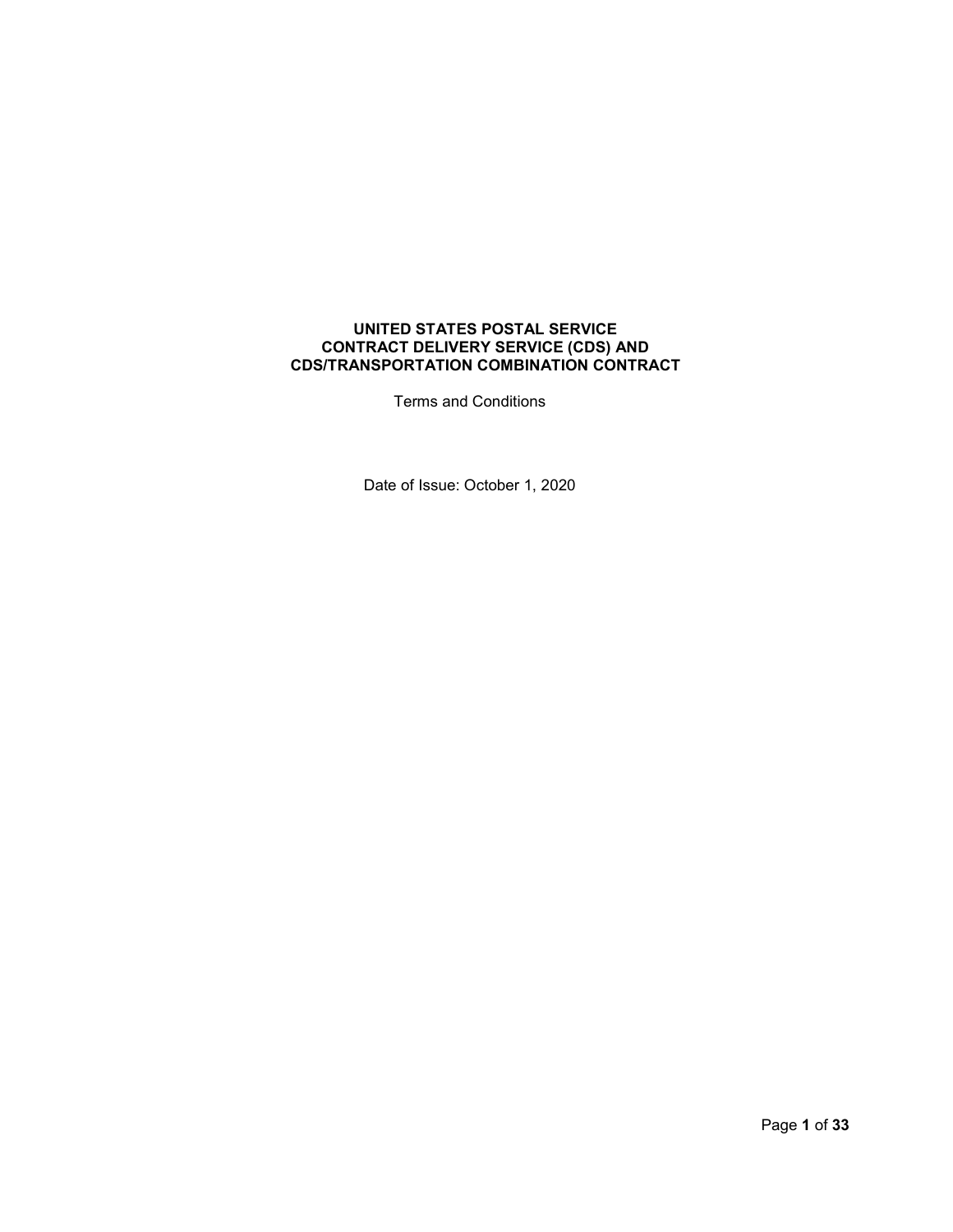# **Table of Contents**

| Provision 1-4: Prohibition Against Contracting with Former Postal Service Officers or PCES Executives |  |
|-------------------------------------------------------------------------------------------------------|--|
|                                                                                                       |  |
| Provision 1-6: Supplier Clearance Requirements (Surface Transportation) (June 2020) 7                 |  |
| Provision 3-1: Notice of Small, Minority, and Woman-owned Business Subcontracting Requirements        |  |
| Provision 4-11: Standard Solicitation Provisions (Surface Transportation) (June 2020)7                |  |
|                                                                                                       |  |
|                                                                                                       |  |
| Provision 9-5: Compliance with Veterans' Employment Reporting Requirements (June 2020) 14             |  |
|                                                                                                       |  |
|                                                                                                       |  |
|                                                                                                       |  |
|                                                                                                       |  |
|                                                                                                       |  |
|                                                                                                       |  |
|                                                                                                       |  |
| Clause B-26: Protection of Postal Service Buildings, Equipment, and Vegetation (March 2006) 17        |  |
|                                                                                                       |  |
|                                                                                                       |  |
|                                                                                                       |  |
| Clause B-65: Adjustments to Compensation (Surface Transportation) (June 2020)  18                     |  |
|                                                                                                       |  |
|                                                                                                       |  |
|                                                                                                       |  |
|                                                                                                       |  |
|                                                                                                       |  |
|                                                                                                       |  |
|                                                                                                       |  |
|                                                                                                       |  |
|                                                                                                       |  |
|                                                                                                       |  |
|                                                                                                       |  |
|                                                                                                       |  |
| Clause B-86: Electronic Communication and Interactivity (Surface Transportation) (June 2020)  22      |  |
|                                                                                                       |  |
| Page 2 of 33                                                                                          |  |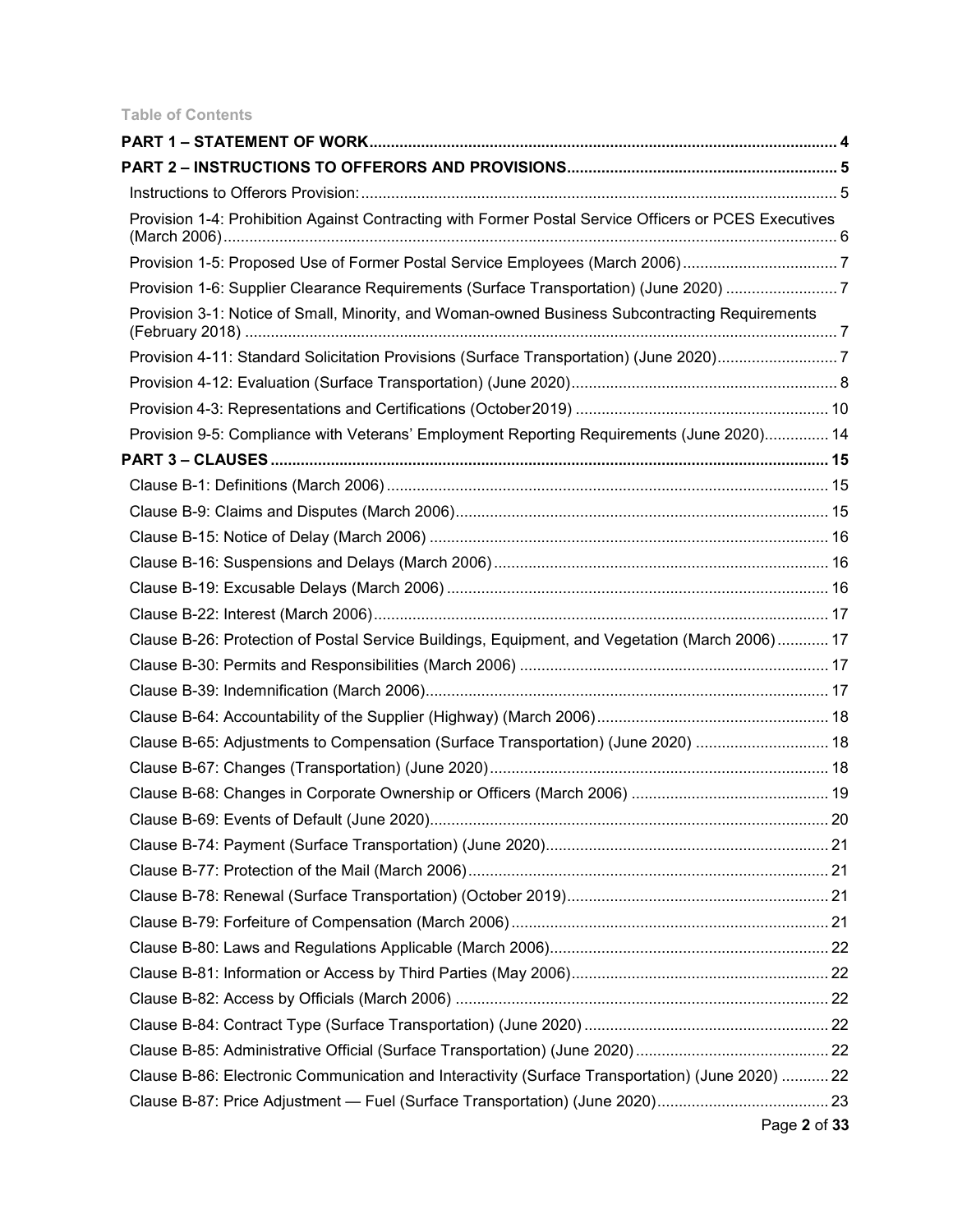| Clause B-88: Safety Rating (Federal Motor Carrier Safety Administration) (Surface Transportation) (June |  |
|---------------------------------------------------------------------------------------------------------|--|
|                                                                                                         |  |
|                                                                                                         |  |
|                                                                                                         |  |
|                                                                                                         |  |
| Clause 1-11: Prohibition Against Contracting With Former Officers or PCES Executives (March 2006) 26    |  |
|                                                                                                         |  |
| Clause 3-1: Small, Minority, and Woman-Owned Business Subcontracting Requirements (February             |  |
| Clause 3-2: Participation of Small, Minority, and Woman-Owned Businesses (February 2018)  27            |  |
| Clause 4-2: Contract Terms and Conditions Required to Implement Policies, Statutes or Executive         |  |
| Clause 4-20: General Terms and Conditions (Surface Transportation) (June 2020)(Modified) 30             |  |
|                                                                                                         |  |
|                                                                                                         |  |
| Clause 9-12: Fair Labor Standards Act and Service Contract Act Price Adjustment (February 2010) 32      |  |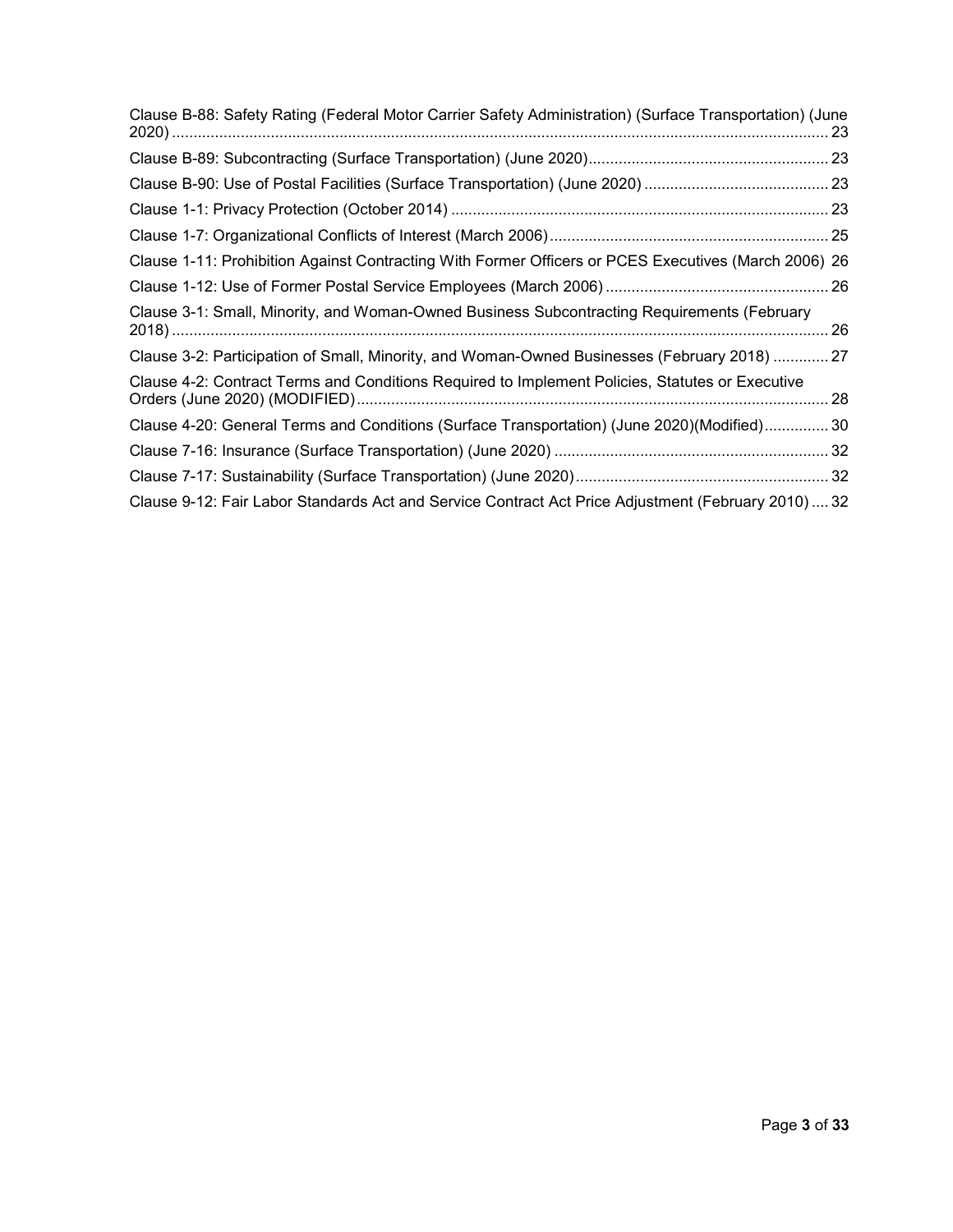# **PART 1 – STATEMENT OF WORK**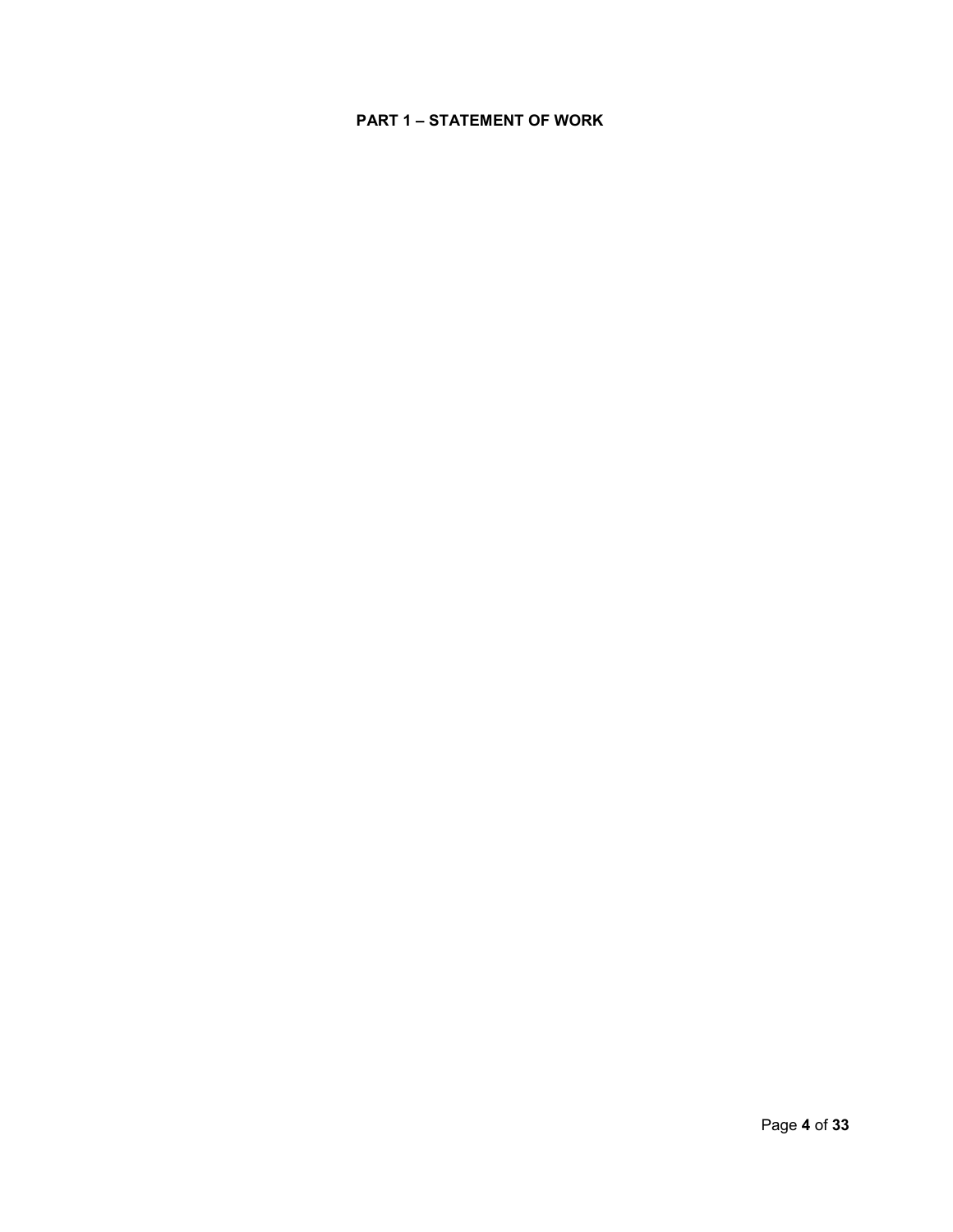# **PART 2 – INSTRUCTIONS TO OFFERORS AND PROVISIONS**

#### **Instructions to Offerors Provision:**

In order for the Postal Service to evaluate proposals in accordance with the criteria stated in Provision 4- 12, the following information must be provided. In general, the offeror should be concerned with providing specific facts in lieu of broad generalizations and flowery descriptions. The offeror must also complete and return the Representations and Certifications (Provision 4-3). Instructions for proposal submittal are contained in the table below.

#### **All proposal submissions must be submitted electronically by the time and date indicated on Form 7435.**

Failure to submit the required information as outlined below may result in a proposal being deemed unacceptable. Unacceptable proposals may not be considered for evaluation or award.

| <b>Section</b> | <b>Criteria</b>                                    |
|----------------|----------------------------------------------------|
|                | <b>Supplier Eligibility</b>                        |
| 2              | Past Performance                                   |
| 3              | <b>Supplier Capability</b>                         |
| 4              | <b>Operations Plan</b>                             |
| 5              | Representations and Certifications (Provision 4-3) |
| 6              | Subcontracting Plan (If Applicable)                |
|                | Completed and Signed PS Form 7405                  |
| 8              | <b>Completed Price Worksheet</b>                   |

# x **Section 1- Supplier Eligibility**

The offeror must provide sufficient information for the evaluation team to determine that the offeror is eligible to perform all the services required for the full term of the resultant contract. Information submitted must allow the evaluators to determine the offeror's eligibility relating to the factors set forth in "Supplier Eligibility" in Provision 4-2, *Evaluation*.

### x **Section 2 - Past Performance**

The offeror must provide sufficient information for the evaluation team to determine its performance level on contracts and other business arrangements of similar size and scope. Information submitted should allow the evaluators to determine the offeror's past performance relating to the factors set forth in "Past Performance," in Provision 4-2, *Evaluation*.

### x **Section 3 - Supplier Capability**

The offeror must provide sufficient information for the evaluation team to determine the offeror is able to perform all the services required for the full term of the resultant contract. Information submitted must allow the evaluators to determine the offeror's capability relating to the factors set forth in "Supplier Capability" in Provision 4-2, *Evaluation*. This solicitation should be addressed as though this is the first time an offeror is doing business with the Postal Service.

### **Section 4 - Operations Plan**

Offerors must provide an Operations Plan for dealing with normal daily operations, as well as unscheduled and unexpected events. The offeror must provide sufficient information for the evaluation team to determine the offeror's ability to implement and execute the proposed Operations Plan, as it responds to the factors set forth below in in Provision 4-2, Evaluation, and "Operations Plan."

- x **Section 5 Representations andCertifications** The Representations and Certifications pursuant to Provision 4-3 must be executed and returned with the proposal.
- **Section 6 Subcontracting Plan (If applicable)**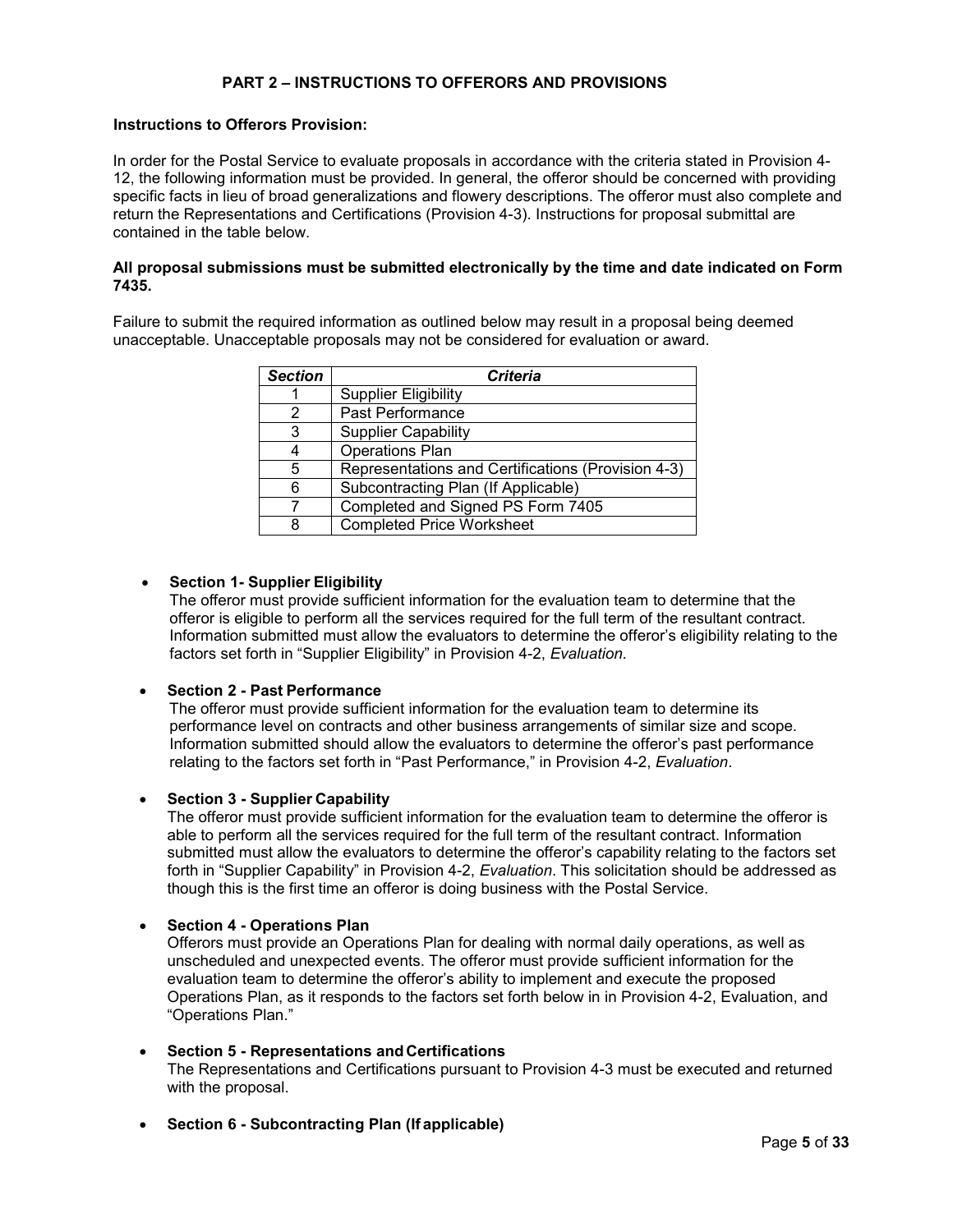A subcontracting plan is required if the proposal for the term of the contract is equal to or exceeds \$1,000,000 **or if** the supplier plans to use subcontractors to operate a part or all of the transportation service. For example, if a supplier proposes an annual rate of \$250,000 and the period of performance is four (4) years than a Subcontracting Plan would be required (\$250,000 x 4) = \$1,000,000. If required, the offeror is required to develop and submit a detailed subcontracting plan that meets the requirements of Clause 3-1 with its proposal. Lack of an approved plan may make the offeror ineligible for award.

A subcontract is defined as any agreement (other than one involving an employer-employee relationship) entered into between a Postal Service supplier and subcontractor calling for supplies or services required for performance of the contract or subcontract (reference Clause 3-1).

#### x **Section 7- PS Form 7405**

The offeror must provide a completed and signed PS Form 7405.

The following instructions should be closely followed in completing this form:

Item 1. Fill in the solicitation number, date of the solicitation, and the terminal points of the route exactly as they appear on the solicitation.

Item 2. In the first space, write out the exact amount of the offered price as calculated on the Price Worksheet Attachment. In the second space, insert the numerical amount. Make certain that the amounts set forth in both spaces are exactly the same.

Item 3. In blocks a, b, and c, enter the complete name, address and phone number of the offeror. Enter the offeror's DOT number in block d. Enter the Employer Identification Number (Social Security Number if the offeror is an individual) in block e. Complete blocks f and g only if proposals are being submitted for box delivery routes.

Complete the remainder of the form, including the appropriate certificate, and other items on the reverse, and sign the form as offeror.

### x **Section 8 - Completed Price Worksheet**

The offeror must provide its price proposal in accordance with the unit type(s) identified on PS Form 7405 using box 2 (Rate of Compensation). PS Form 7405 will be used to analyze each of the offeror's proposal(s). The offered price must include all elements of cost the offeror expects to incur in performing service. The rates may be carried out to a maximum of four decimal places.

The estimated per trip miles shown on the schedule or special notes are given only as information. Prior to submitting a proposal for a route, the offeror should determine the actual miles that must be covered. The contract price will neither be increased nor decreased if the actual distance is greater or less than advertised. Suppliers are expected to state all mileage necessary to accomplish the service to include any portal, fueling or other mileage necessary including any miles in excess of the stated schedule mileage.

The hours shown on the schedule are the Postal Service's estimates of the minimum hours necessary to operate the required trips and are believed to be substantially correct; they do not include wash-up time, vehicle inspections, etc. However, Suppliers are expected to state all hours necessary to accomplish the service in their cost proposal to include wash-up, vehicle inspection, and portal time even if it is in excess of the estimated schedule hours.

### **Provision 1-4: Prohibition Against Contracting with Former Postal Service Officers or PCES Executives (March 2006)**

The offeror represents that former Postal Service officers or Postal Career Executive Service (PCES) executives will not be employed as key personnel, experts or consultants in the performance of the contract if such individuals, within 1 year of their retirement from the Postal Service, will be performing substantially the same duties as they performed during their career with the Postal Service. In addition, no contract resulting from this solicitation may be awarded to such individuals or entities in which they have a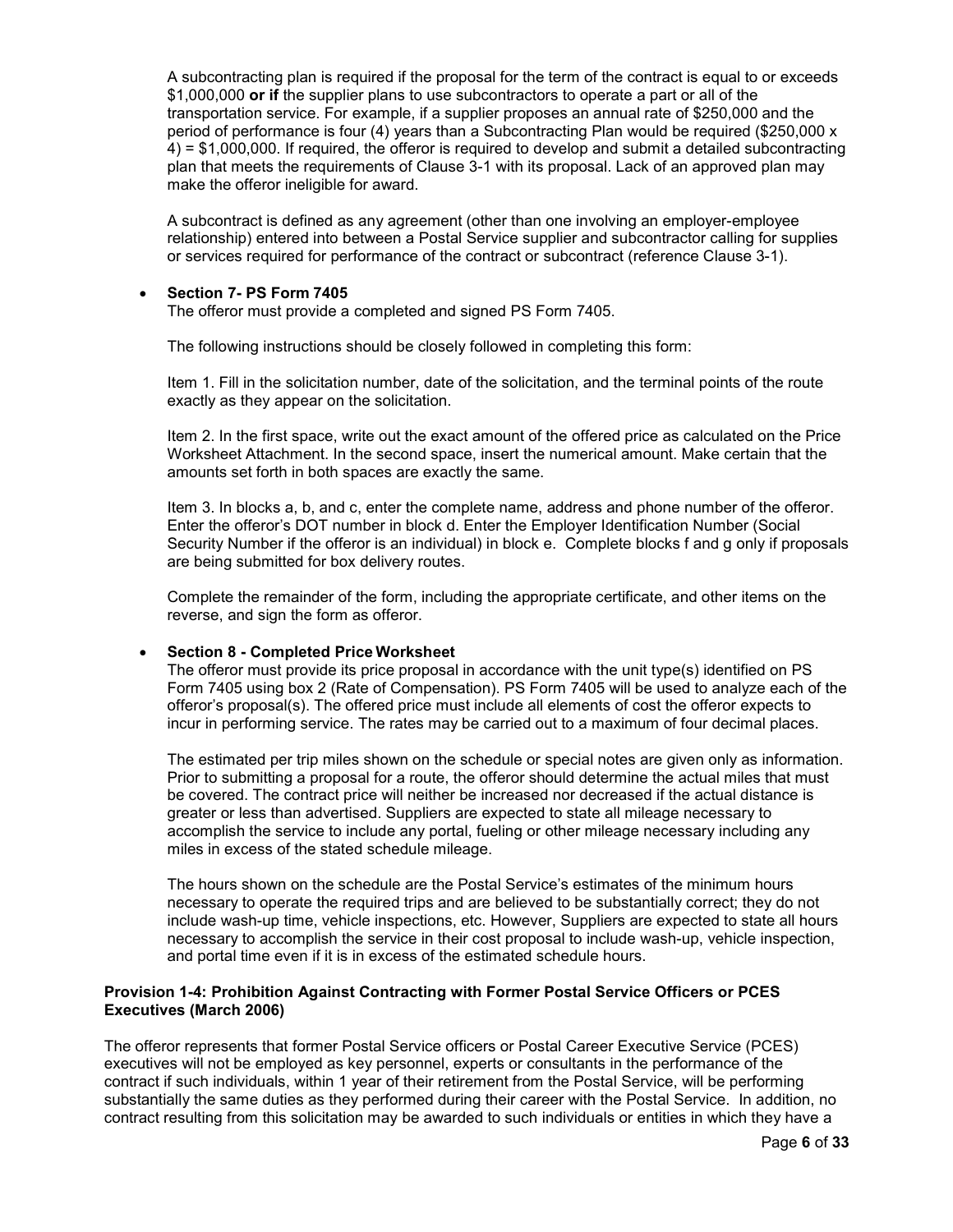substantial interest, for 1 year after their retirement from the Postal Service, if the work called for in the solicitation requires such individuals to perform substantially the same duties as they performed during their career with the Postal Service.

# **Provision 1-5: Proposed Use of Former Postal Service Employees (March 2006)**

In its proposal, the supplier must identify any former Postal Service employee it proposes to engage, directly or indirectly, in the performance of the contract. The Postal Service reserves the right to require the supplier to replace the proposed individual with an equally qualified individual.

## **Provision 1-6: Supplier Clearance Requirements (Surface Transportation) (June 2020)**

The contract resulting from this solicitation will require the contractor or its employees (including subcontractors and their employees) to have access to occupied postal facilities, and/or to postal information and resources, including postal computer systems. Clearance will be required before that access will be permitted in accordance with MI PO-530-2009-4, Screening Highway Transportation Contractor Personnel, or any superseding management instruction. It is the supplier's obligation to obtain and supply to the Postal Service the forms and information required by that regulation.

Offerors must familiarize themselves with the requirements of that regulation, taking into account in their offers the time and costs associated with the screening.

### **Provision 3-1: Notice of Small, Minority, and Woman-owned Business Subcontracting Requirements (February 2018)**

When the contract value is estimated at \$1 million or more, all offerors, except small businesses, must submit with their proposals the contract-specific subcontracting plan required by Clause 3-1: Small-, Minority-, and Woman-Owned Business Subcontracting Requirements. Generally, this plan must be agreed to by both the offeror and the Postal Service before award of the contract. Lack of submittal of a contractspecific subcontracting plan may make the offeror's proposal unacceptable for award. All offerors, must be capable of reporting as required by Clause 3-2: Participation of Small-, Minority-, and Woman-Owned Businesses. Reporting is required when the contract value is estimated at \$500,000 or more.

### **Provision 4-11: Standard Solicitation Provisions (Surface Transportation) (June 2020)**

- a. Submission of Offers. The Postal Service will provide a Postal Service (PS) Form 7405, *Transportation Service Proposal and Contract,* to offerors for signature and inclusion with the proposal package. The proposal(s) submitted by the offeror will require, at a minimum:
	- (1) Solicitation number;
	- (2) The name, address and telephone number of the offeror;
	- (3) Price and any discount terms;
	- (4) "Remit to" address, if different than mailing address;
	- (5) A completed copy of the representations and certifications (Provision 4-3);
	- (6) Acknowledgment of Solicitation Amendments;
	- (7) PS Form 7405, *Transportation Services Proposal and Contract*.
- b. Business Disagreements. Business disagreements may be lodged with the Supplier Disagreement Resolution (SDR) Official if the offeror and the contracting officer have failed to resolve the disagreement as described in 39 CFR Section 601. The SDR Official will consider the disagreement only if it is lodged in accordance with the time limits and procedures described in 39 CFR Section 601. The SDR Official's decisions are available for review at *www.usps.com*.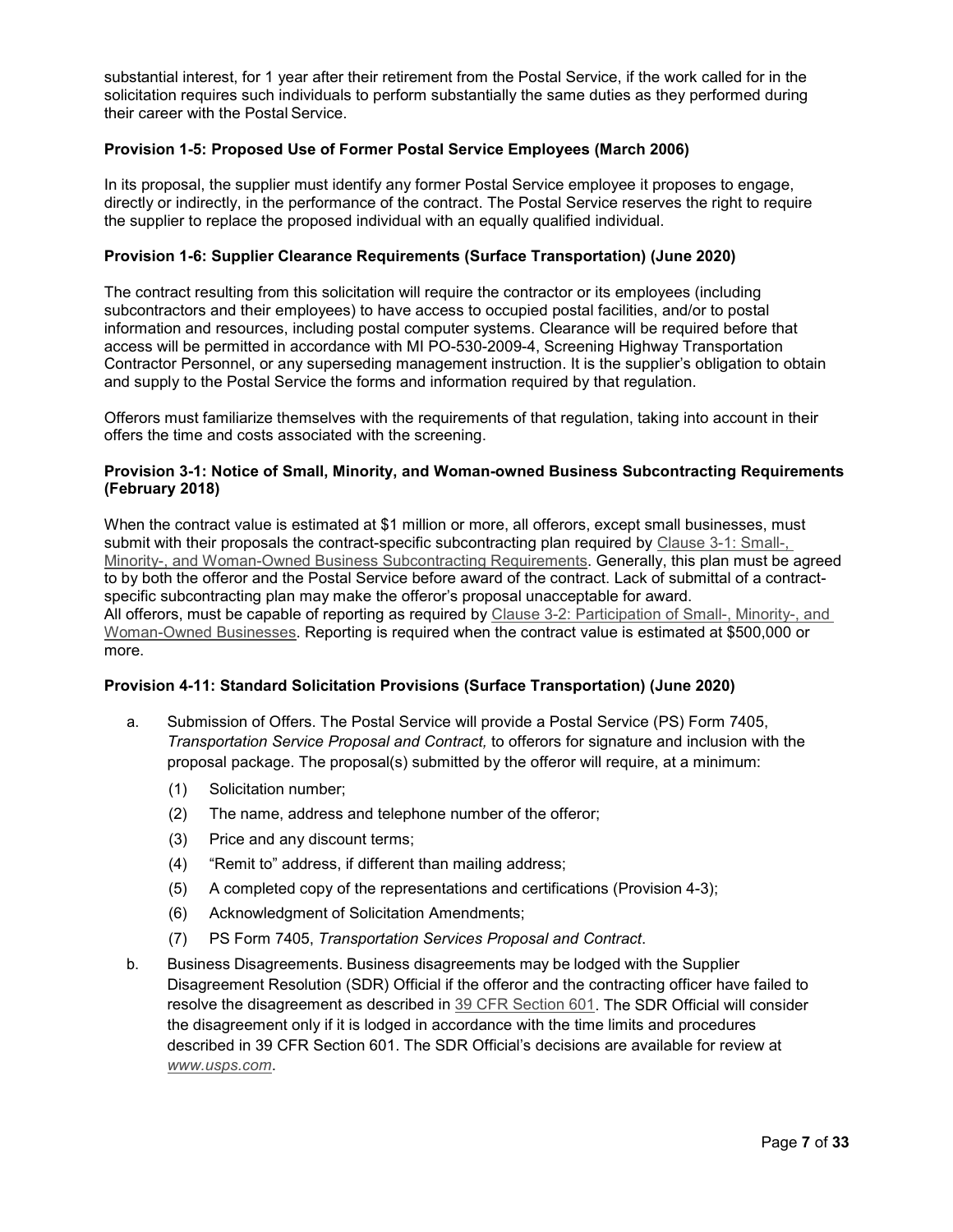- c. Late Proposals. Proposals or modifications of offers received at the address specified for the receipt of proposals after the exact time specified for receipt of offers will not be considered unless determined to be in the best interests of the Postal Service.
- d. Type of Contract. The Postal Service plans to award a Fixed Price contract with Economic Price Adjustment. Adjustments will be made in accordance with the contract and Postal Service Management Instruction PM-4.4.1-2005-1 which can be found at *http:// about.usps.com/management-instructions/p441051.pdf*. Any reference to the Purchasing Manual within the Management Instruction is hereby replaced with the Supplying Principles and Practices. All proposals must be submitted on this basis. Alternate proposals based on other contract types will not be considered.
- e. Contract Award. The Postal Service may evaluate offers and award a contract without discussions with offerors. Therefore, the offeror's initial offer should contain the offeror's best terms from a price and technical standpoint. Discussions may be conducted if the Postal Service determines they are necessary. The Postal Service may reject any or all offers if such action is in the best interest of the Postal Service; accept other than the lowest offer, and waive informalities and minor irregularities in offers received.
- f. Multiple Awards. The Postal Service intends to award one or more contracts under this solicitation.
- g. Incorporation by Reference. Wherever in this solicitation or contract a standard provision or clause is incorporated by reference, the incorporated term is identified by its title, the provision or clause number assigned to it, and its date. The text of incorporated terms may be found in Section 9, Provisions or Section 10, Clauses of the Supplying Principles and Practices, at *https://about.usps.com/ manuals/pm/welcome.htm*.

# **Provision 4-12: Evaluation (Surface Transportation) (June 2020)**

- a. General. The Postal Service will award a contract resulting from this solicitation to the offeror whose offer conforming to the solicitation is deemed to offer the Postal Service the best value, price and other factors as specified considered. Each offeror will be required to submit a twovolume proposal. The Technical Evaluation will be based on the first volume, whereas the Price Evaluation will be based on data provided on PS Form 7405. Supplier Eligibility will be graded on a pass/fail basis. Offerors who do not "pass" the Supplier Eligibility criteria will be deemed "not eligible" and will not be further evaluated for award. This subparagraph is continued in the Supplemental Evaluation Provision below.
- b. Notice of Award. A written notice of award or acceptance of proposal mailed or otherwise furnished to the successful offeror within the time for acceptance specified in the proposal will result in a binding contract without further action by either party. Before the proposal's specified expiration time, the Postal Service may accept a proposal (or part of a proposal), whether or not there are negotiations after its receipt, unless a written notice of withdrawal is received before award.

# **Supplemental Evaluation Provision**

### **Evaluation Factors**

### **Supplier Eligibility (Pass / Fail):**

The offerors' ability to meet all the required criteria that are necessary to perform operations, to include the following:

- a. Persons ineligible to become suppliers.
	- 1. Employees of the U.S. Postal Service. Members of a Postal Service employee's family or household may be eligible, subject to an internal ethicsreview.
	- 2. Business organizations substantially owned or controlled by Postal Service employees.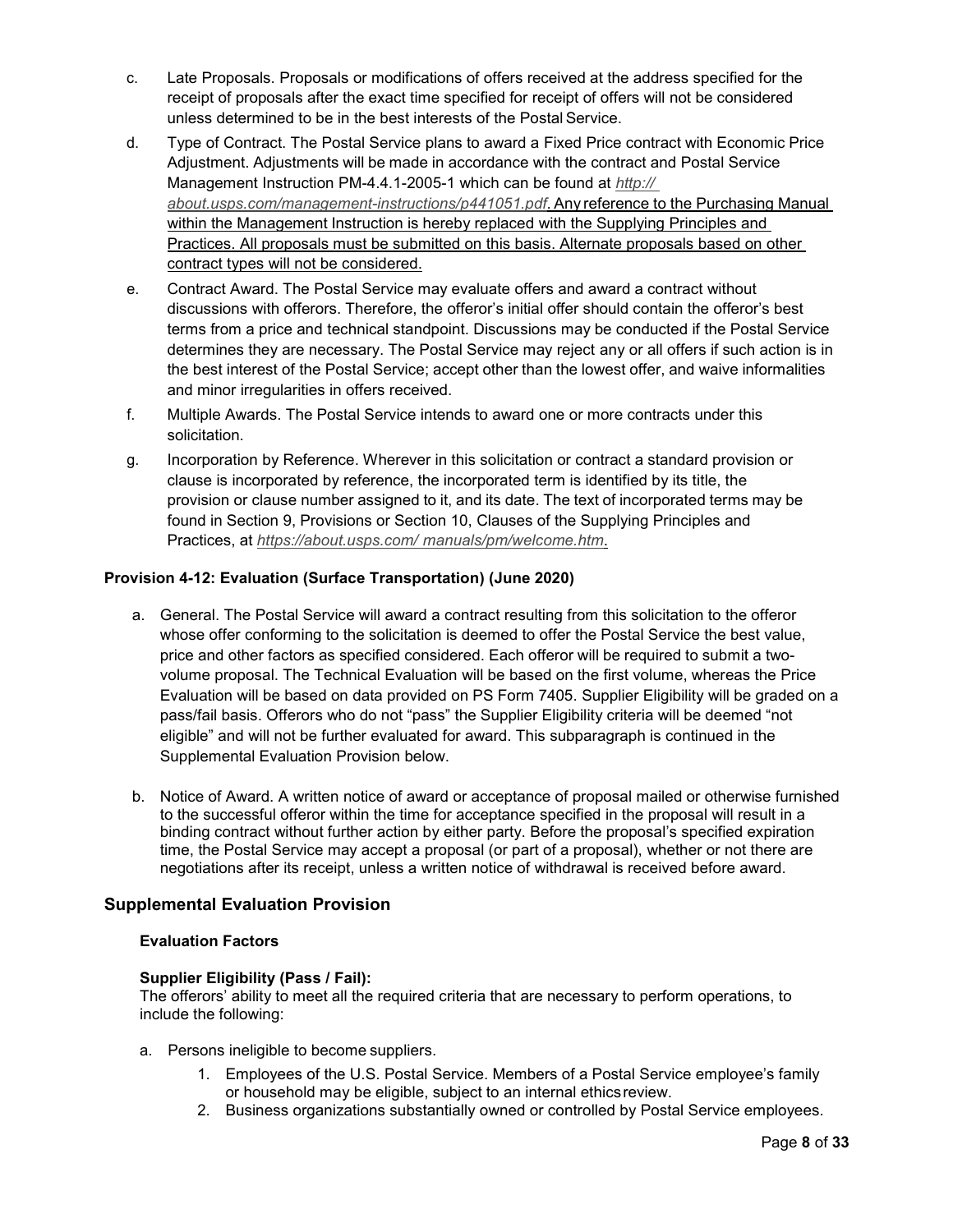Business organizations substantially owned or controlled by a member of a Postal Service employee's family or household may be eligible, subject to an internal ethics review.

- 3. Suppliers suspended, debarred, ineligible, or proposed for suspension, debarment, or ineligibility are also excluded from conducting business with the Postal Serviceas agents, subcontractors, or representatives of othersuppliers.
- b. Persons eligible to become suppliers. Subject to the foregoing exceptions, the followingare eligible to hold mail transportation contracts:
	- 1. An individual (if at least 21 years of age).
	- 2. A partnership, if any partner meets the foregoing age qualification of anindividual.
	- 3. A corporation.

### **Past Performance (Less important than Operations plan, same as Supplier Capability)**

Using the information provided in the offeror's proposal and with its own information and data, the Postal Service will evaluate the following, which are not subfactors but will be considered in reaching an overall rating for this evaluation factor:

- a. Quality & Timeliness: Listing of current or recent Postal contracts, as well as any non-postal employment or contracts that are comparable to Contract Delivery Service. For each contract listed, the offeror should provide a record of adherence to contract requirements, and in the case of non-postal employment or contracts, an additional record of on-timeperformance.
- b. Business Relations: Established productive business relations (a history of being reasonable and cooperative with customers; commitment to customer satisfaction; integrity, andethics).

## **Supplier Capability (Less important than Operations plan, same as Past Performance)**

The extent to which the offeror has the resources (e.g., financial, technical, equipment, etc.) adequate to perform the work will be evaluated. The offeror should address the following in the supplier capability section of the proposal. These are not subfactors but will be considered in coming up with an overall rating for this evaluation factor:

- a. The ability to meet the required delivery schedule (e.g., able to begin operations on effective date of start-up of contract performance), considering all existing commitments, including pending awards.
- b. The ability to provide the necessary equipment.
- c. Acceptable financial condition that will allow the Contracting Officer to determine that operations are likely to remain ongoing. Documentation should include a recent credit report. The offeror may also consider submitting additional documentation as applicable to the service. Such documentation might include a current financial statement (income statement, balance sheet, and statement of cash flows) and/or funding documentation from a financial institution.

#### **Operations Plan (More important than both Past Performance and Supplier Capability)**

The offeror must include a detailed operations plan in its proposal. The Operations Plan, at a minimum, must address the offeror's plan for all situations listed below. These are not subfactors but will be considered in coming up with an overall rating for this evaluation factor.

- a. Ability to conduct normal operations to include all bulleted itemsbelow
	- Operating as a sole proprietor or using hired driver labor
	- Compliance with Department of Labor (DOL) regulations (if applicable)
	- Ability to monitor service performance
	- Ability to secure the mail
- b. Ability to handle contingency operations to include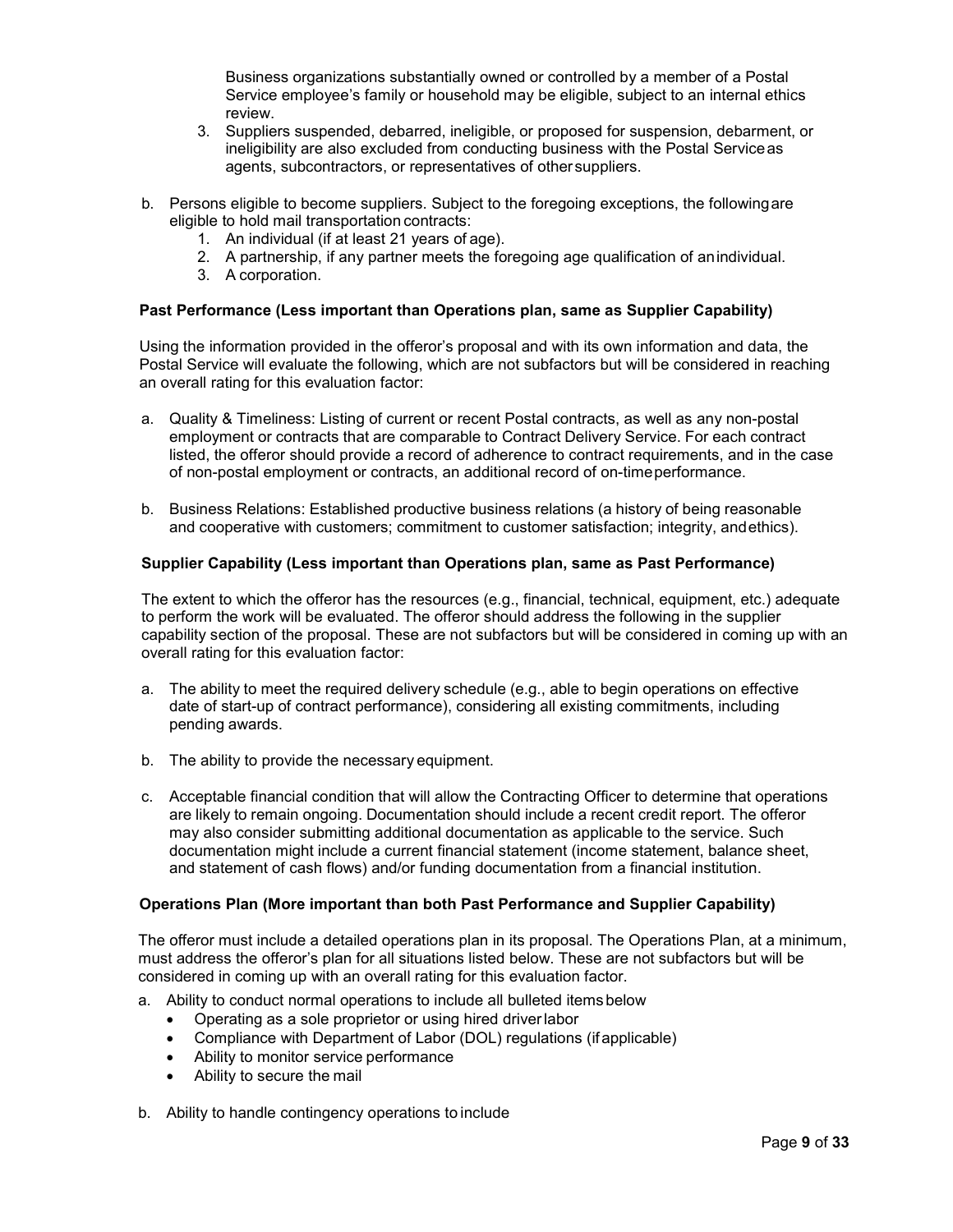- $\bullet$  Extra trips
- Schedule changes
- Equipment breakdowns
- Inclement weather during operations
- Supplier or hired driver absence (substitute driver plan)

#### **Price Proposal Evaluation**

Box 2 on PS Form 7405 (Rate of Compensation) will be used to analyze each of the offeror's proposal(s). The offered price must include all elements of cost the offeror expects to incur in performing service. The rates may be carried out to a maximum of four decimal places.

#### **Best Value Decision**

Award will be made to the offeror who proposes the best value to the Postal Service. Technical Factors are more important than price. In determining potential tradeoffs to arrive at the best value selection, the Postal Service will assess the strengths, weaknesses, and deficiencies between or among competing technical proposals from the standpoint of 1) what the difference might mean in terms of anticipated performance; and 2) what the evaluated cost would be for the Postal Service to take advantage of that difference.

Award will not necessarily be made to the offeror who provides the highest-rated technical proposal or to the offeror who offers the lowest price. Price is more important in selecting between or among closely ranked technical proposals. In making any price-technical tradeoff, the Postal Service also does not intend to pay a premium price unless there is a significant technical advantage justifying a higher price.

The Postal Service reserves the right to not award a contract based on this solicitation should it deem that a non-award is in its best interest. Awards will not be made to offerors whose proposals are not competitively priced or to offerors with poor technical proposals.

### **Provision 4-3: Representations and Certifications (October2019)**

- a. *Type of Business Organization.* The offeror, by checking theapplicable blocks, represents that it:
	- (1) Operates as:
		- $\Box$  a corporation incorporated under the laws of the state of  $\Box$ ; or country of \_\_\_\_\_ \_\_\_\_\_ if incorporated in a country other than the United States of America.
		- $\Box$  an individual;
		- $\Box$  a partnership;
		- $\Box$  a joint venture;
		- $\Box$  a limited liability company;
		- $\Box$  a nonprofit organization; or
		- $\square$  an educational institution; and
	- (2) Is (check all that apply)
		- $\Box$  a small business concern;
		- $\Box$  a minority business (indicate minority below):
		- □ Black American
		- $\Box$  Hispanic American
		- □ Native American
		- □ Asian American:
		- □ a woman-owned business; or
		- $\square$  none of the above entities.
		- (a) A small business concern for the purposes of Postal Service purchasing means a business, including an affiliate, that is independently owned and operated, is not dominant in producing or performing the supplies or services being purchased, and has no more than 500 employees, unless a different size standard has been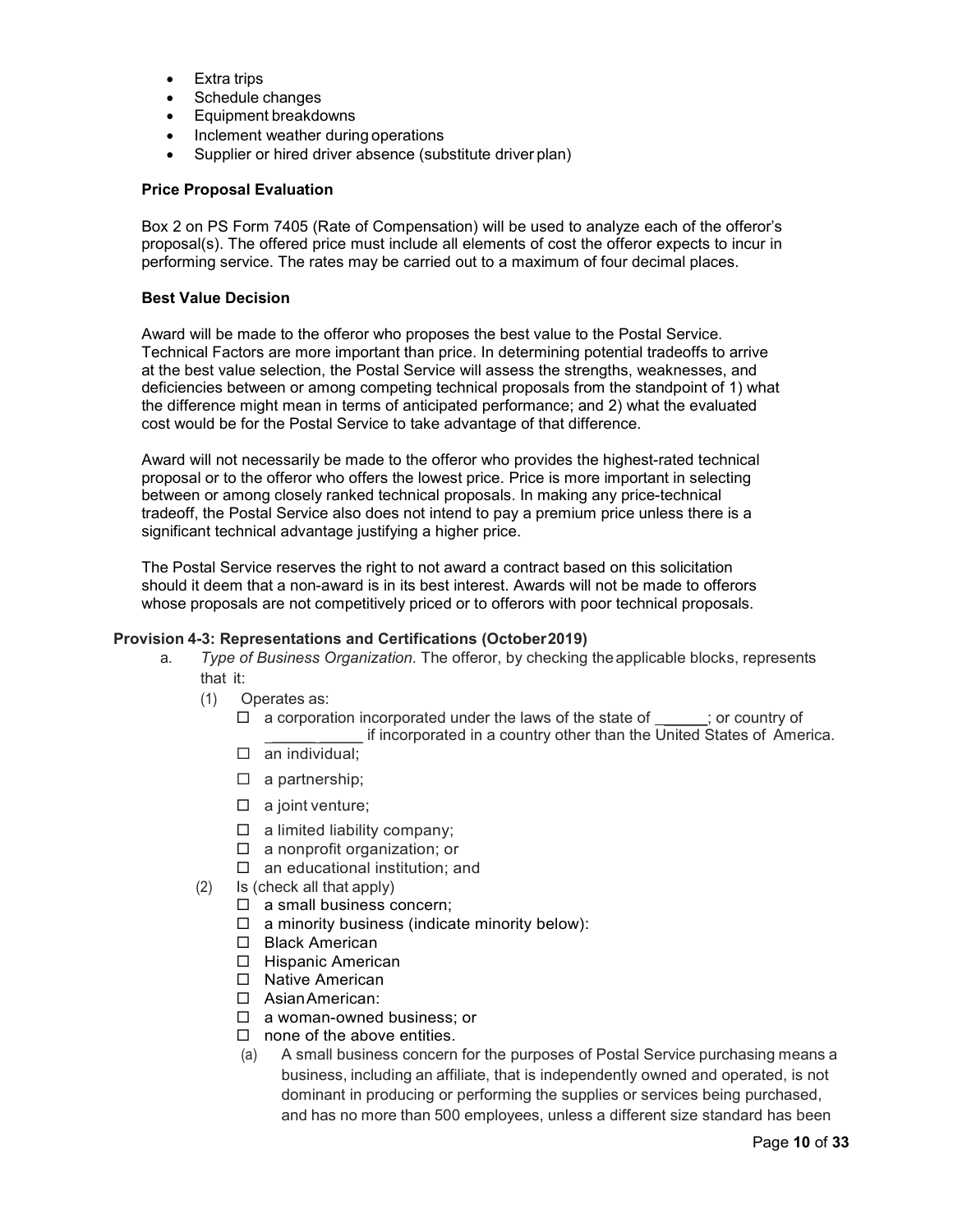established by the Small Business Administration (see 13 CFR 121, particularly for different size standards for airline, railroad, and construction companies). For subcontracts of \$50,000 or less, a subcontractor having no more than 500 employees qualifies as a small business without regard to other factors.

- (b) *Minority Business.* A minority business is a concern that is at least 51 percent owned by, and whose managementand daily business operations are controlled by, one or more members of a socially and economically disadvantaged minority group, namely U.S. citizens who are Black Americans, Hispanic Americans, Native Americans, or Asian Americans. (Native Americans are American Indians, Eskimos, Aleuts, and Native Hawaiians. Asian Americans are U.S. citizens whose origins are Japanese, Chinese, Filipino, Vietnamese, Korean, Samoan, Laotian, Kampuchean (Cambodian), Taiwanese, in the U.S. Trust Territories of the Pacific Islands or in the Indian subcontinent.)
- (c) *Woman-owned Business.* A woman-owned business is a concern at least 51 percent of which is owned by a woman (or women) who is a U.S. citizen, controls the firm by exercising the power to make policy decisions, and operates the business by being actively involved in day-to- day management.
- (d) *Educational or Other Nonprofit Organization.* Any corporation, foundation, trust, or other institution operated for scientific or educational purposes, not organized for profit, no part of the net earnings of which inures to the profits of any private shareholder or individual.
- (3) Is (check all that apply)
	- $\Box$  a Postal Service employee or a business organization substantially owned or controlled by such an individual
	- a spouse of a Postal Service employee or a business organization substantially owned or controlled by such an individual
	- another family member of a Postal Service employee or a business organization substantially owned or controlled by such an individual
	- $\Box$  an individual residing in the same household as a Postal Service employee or a business organization substantially owned or controlled by such an individual. (Note: Offers from any of the sources listed in subparagraph a.3, may not be considered for an award pending review and recommendation by the Postal Service Ethics Office.)
- *b. Parent Company and Taxpayer Identification Number*
	- (1) A parent company is one that owns or controls the basic business polices of an offeror. To own means to own more than 50 percent of the voting rights in the offeror. To control means to be able to formulate, determine, or veto basic business policy decisions of the offeror. A parent company need not own the offeror to control it; it may exercise control through the use of dominant minority voting rights, proxy voting, contractual arrangements, or otherwise.
	- (2) Enter the offeror's U.S. Taxpayer Identification Number (TIN) in the space provided. The TIN is the offeror's Social Security number or other Employee Identification Number (EIN) used on the offeror's Quarterly Federal Tax Return, U.S. Treasury Form 941, or as required by Internal Revenue Service (IRS) regulations. Offeror's TIN:
	- (3) IRS Form W-9, Request for Taxpayer Identification Number and Certification. You must complete a copy of IRS Form W-9 and attach it to this certification.
	- (4) Check this block if the offeror is owned or controlled by a parent company:  $\Box$
	- (5) If the block above is checked, provide the following information about the parent company:

Parent Company's Name: Parent Company's Main Office: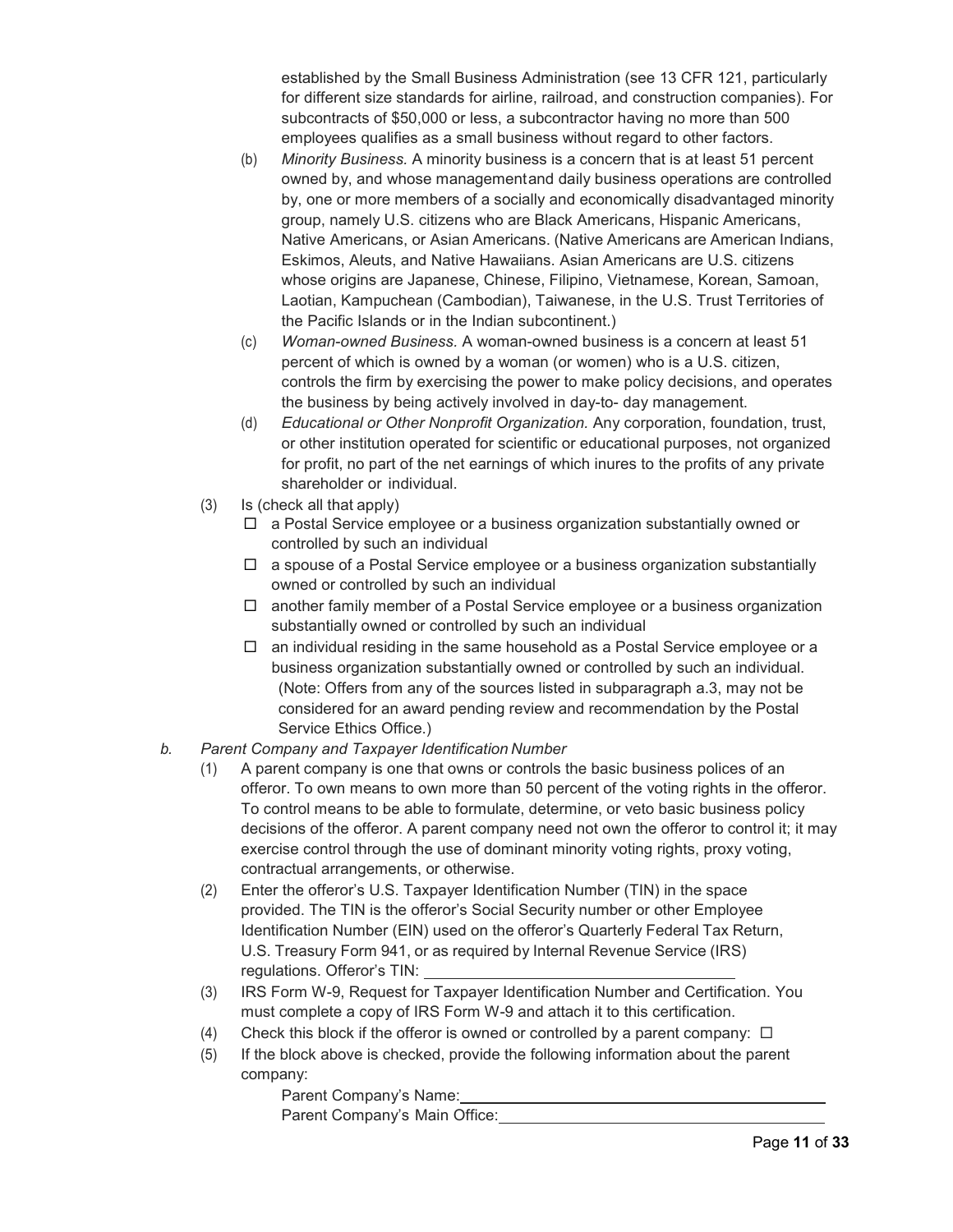| Address:              |        |           |  |
|-----------------------|--------|-----------|--|
| No. and Street:       |        |           |  |
| City:                 | State: | ZIP Code: |  |
| Parent Company's TIN: |        |           |  |

- (6) If the offeror is a member of an affiliated group that files its federal income tax return on a consolidated basis (whether or not the offeror is owned or controlled by a parent company, as provided above) provide the name and TIN of the common parent of the affiliated group: Name of Common Parent: Common Parent's TIN:
- *c. Certificate of Independent Price Determination*
	- (1) By submitting this proposal, the offeror certifies, and in the case of a joint proposal each party to it certifies as to its own organization, that in connection with this solicitation:
		- (a) The prices proposed have been arrived at independently, without consultation, communication, or agreement, for the purpose of restricting competition, as to any matter relating to the prices with any other offeror or with any competitor;
		- (b) Unless otherwise required by law, the prices proposed have not been and will not be knowingly disclosed by the offeror before award of a contract, directly or indirectly to any other offeror or to any competitor; and
		- (c) No attempt has been made or will be made by the offeror to induce any other person or firm to submit or not submit a proposal for the purpose of restricting competition.
	- (2) Each person signing this proposal certifies that:
		- (a) He or she is the person in the offeror's organization responsible for the decision as to the prices being offered herein and that he or she has not participated, and will not participate, in any action contrary to paragraph a above; or
		- (b) He or she is not the person in the offeror's organization responsible for the decision as to the prices being offered but that he or she has been authorized in writing to act as agent for the persons responsible in certifying that they have not participated, and will not participate, in any action contrary to paragraph a above, and as their agent does hereby so certify; and he or she has not participated, and will not participate, in any action contrary to paragraph a above.
	- (3) Modification or deletion of any provision in this certificate may result in the disregarding of the proposal as unacceptable. Any modification or deletion should be accompanied by a signed statement explaining the reasons and describing in detail any disclosure or communication.
- *d. Certification of Nonsegregated Facilities*
	- (1) By submitting this proposal, the offeror certifies that it does not and will not maintain or provide for its employees anysegregated facilities at any of its establishments, and that it does not and will not permit its employees to perform services at any location under its control where segregated facilities are maintained. The offeror agrees that a breach of this certification is a violation of Clause 9-7: Equal Opportunity in this contract.
	- (2) As used in this certification, segregated facilities means any waiting rooms, work areas, rest rooms or wash rooms, restaurants or other eating areas, time clocks, locker rooms or other storage or dressing areas, parking lots, drinking fountains, recreation or entertainment area, transportation, or housing facilities provided for employees that are segregated by explicit directive or are in fact segregated on the basis of race, color, religion, or national origin, because of habit, local custom, or otherwise.
	- (3) The offeror further agrees that (unless it has obtained identical certifications from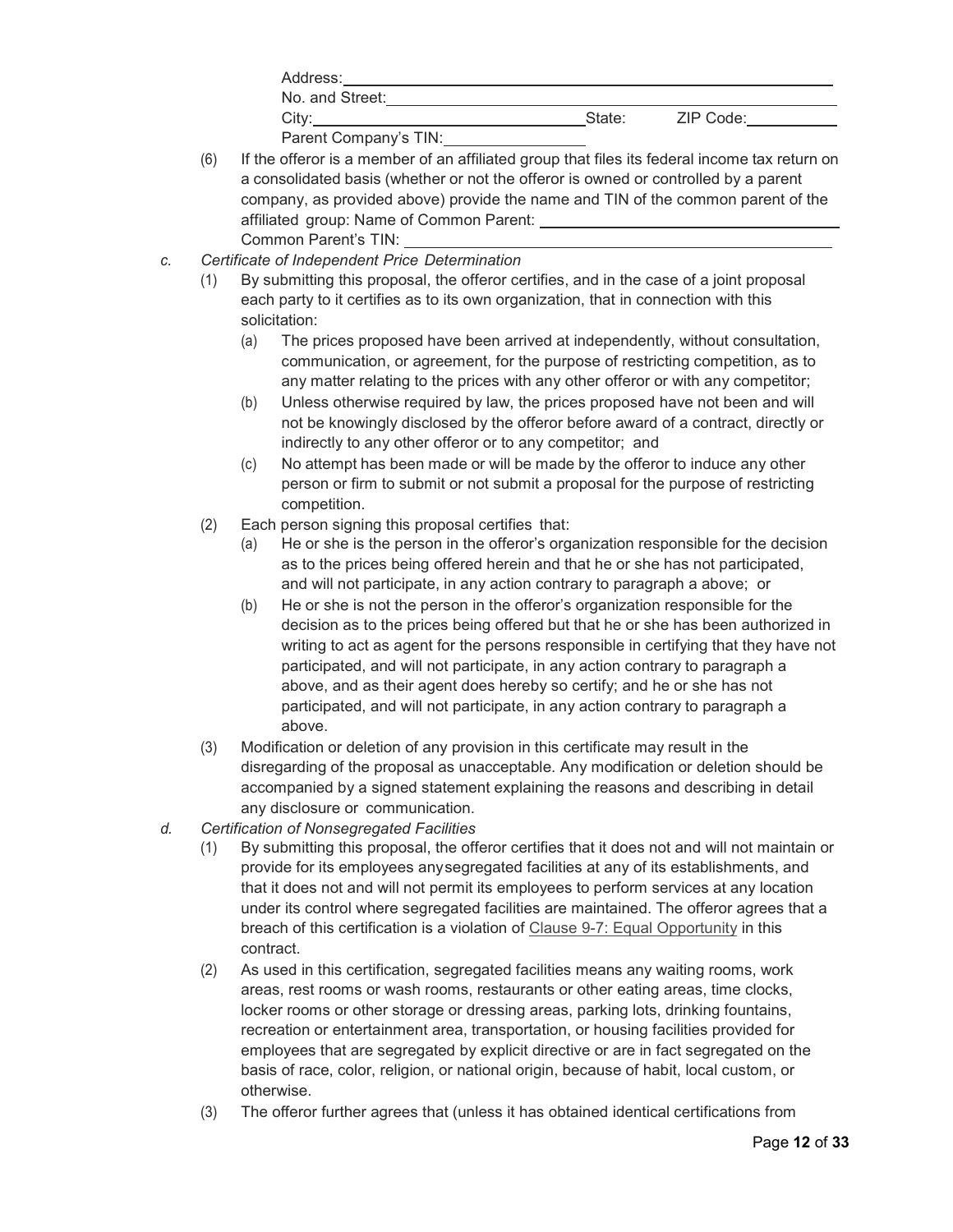proposed subcontractors for specific time periods) it will obtain identical certifications from proposed subcontractors before awarding subcontracts exceeding \$10,000 that are not exempt from the provisions of Clause 9-7: Equal Opportunity; that it will retain these certifications in its files; and that it will forward the following notice to these proposed subcontractors (except when they have submitted identical certifications for specific time periods): **Notice:** A certification of nonsegregated facilities must be submitted before the award of a subcontract exceeding \$10,000 that is not exempt from Clause 9-7: Equal Opportunity. The certification may be submitted either for each subcontract or for all subcontracts during a period (quarterly, semiannually, or annually).

- *e. Certification Regarding Debarment, Proposed Debarment, and Other Matters* (This certification must be completed with respect to any offer with a value of \$100,000 or more.)
	- (1) The offeror certifies, to the best of its knowledge and belief, that it or any of its principals:
		- (a) Are are not , presently debarred or proposed for debarment, or declared ineligible for the award of contracts by any Federal, state, or local agency;
		- (b) Have have have not , within the 3-year period preceding this offer, been convicted of or had a civil judgment rendered against them for commission of fraud or a criminal offense in connection with obtaining, attempting to obtain, or performing a public (Federal, state, or local) contract or subcontract; violation of Federal or state antitrust statutes relating to the submission of offers; or commission of embezzlement, theft, forgery, bribery, falsification or destruction of records, making false statements, tax evasion, or receiving stolen property;
		- (c) Are are not presently indicted for, or otherwise criminally or civilly charged by a governmental entity with, commission of any of the offenses enumerated in subparagraph (b) above;
		- (d) Have have not within a 3-year period preceding this offer, been convicted of or had a civil judgment rendered against them for commission of fraud or a criminal offense in conjunction with obtaining, attempting to obtain, or performing a public (Federal, state or local) contract or subcontract; violation of Federal or state antitrust statutes relating to the submission of offers; or commission of embezzlement, theft, forgery, bribery, falsification or destruction of records, making false statements, tax evasion or receiving stolen property; and
		- (e) Are are not presently indicted for, or otherwise criminally or civilly charged by a governmental entity with, commission of any of the offenses enumerated in subparagraph (d) above.
	- (2) The offeror has has not , within a 3-year period preceding this offer, had one or more contracts terminated for default by any Federal, state, or local agency.
	- (3) "Principals," for the purposes of this certification, means officers, directors, owners, partners, and other persons having primary management or supervisory responsibilities within a business entity (e.g., general manager, plant manager, head of a subsidiary, division, or business segment, and similar positions).
	- (4) The offeror must provide immediate written notice to the contracting officer if, at any time prior to contract award, the offeror learns that its certification was erroneous when submitted or has become erroneous by reason of changed circumstances.
	- (5) A certification that any of the items in e.1 and e.2 of thisprovision exists will not necessarily result in withholding of an award under this solicitation. However, the certification will be considered as part of the evaluation of the offeror's capability (see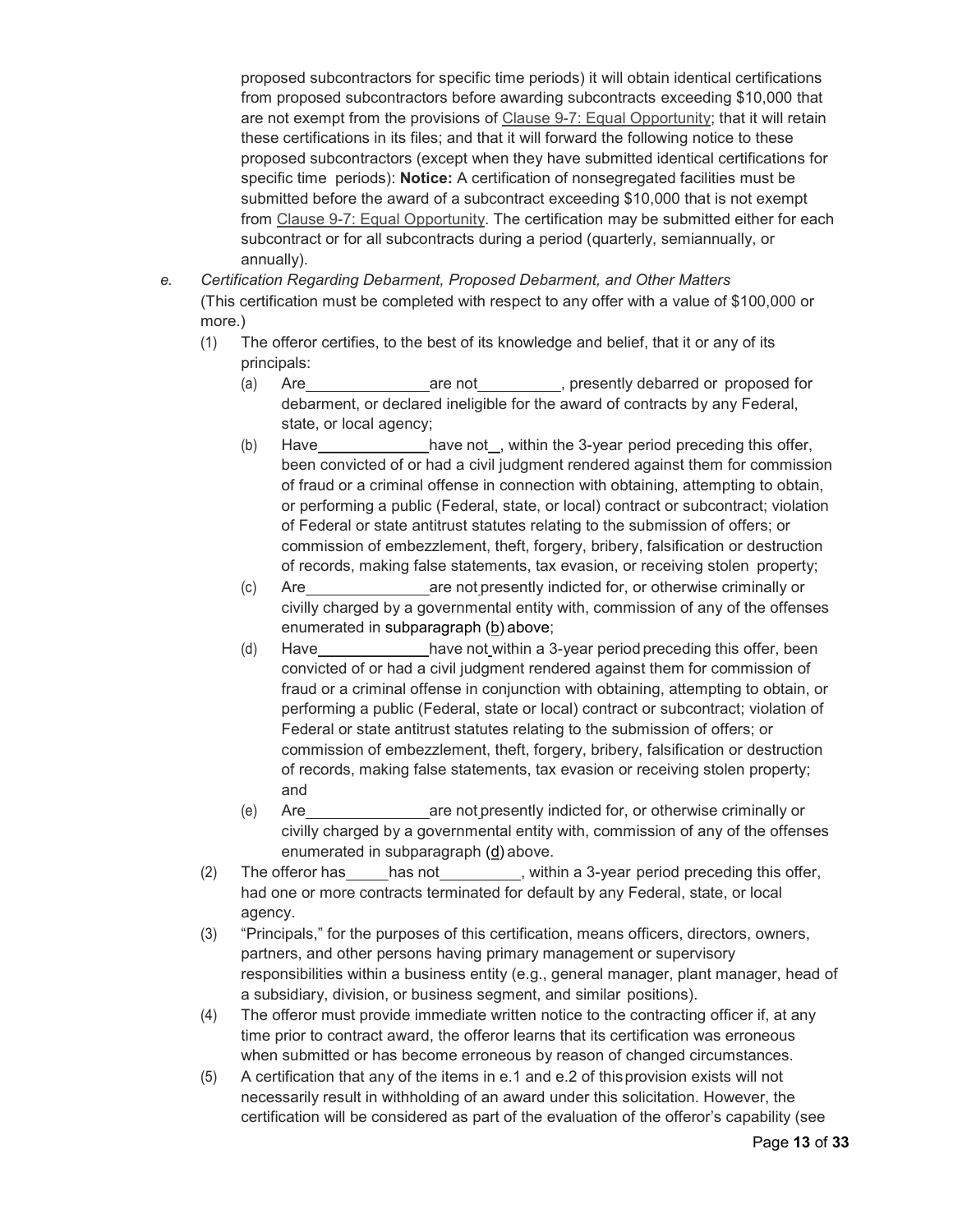Section 2-26.4.2, Supplier Capability, in the *Postal Service's Supplying Principles and Practices*). The offeror's failure to furnish a certification or provide additional information requested by the contracting officer will affect the capability evaluation.

- (6) Nothing contained in the foregoing may be construed to require establishment of a system of records in order to render, in good faith, the certification required by e.1 and e.2 of this provision. The knowledge and information of an offeror is not required to exceed that which is normally possessed by a prudent person in the ordinary course of business dealings.
- (7) This certification concerns a matter within the jurisdiction of an agency of the United States and the making of a false, fictitious, or fraudulent certification may render the maker subject to prosecution under Section 1001, Title 18 U.S.C.
- (8) The certification in e.1 and e.2 of this provision is a material representation of fact upon which reliance was placed when making the award. If it is later determined that the offeror knowingly rendered an erroneous certification, in addition to other remedies available to the Postal Service, the contracting officer may terminate the contract resulting from this solicitation for default.
- f. *Incorporation by Reference*. Wherever in this solicitation or contract a standard provision or clause is incorporated by reference, the incorporated term is identified by its title, its provision or clause number assigned to it, and its date. The text of incorporated terms may be found at *http://about.usps.com/manuals/pm/welcome.htm*. If checked, the following provision(s) is incorporated in this solicitation by reference (Contracting officer will check as appropriate):
	- $\Box$  Provision 9-1: Equal Opportunity Affirmative Action Program
	- $\Box$  Provision 9-2: Preaward Equal Opportunity Compliance Review
	- □ Provision 9-3: Notice of Requirements for Equal Opportunity Affirmative Action

## **Provision 9-5: Compliance with Veterans' Employment Reporting Requirements (June 2020)**

By submission of its proposal, the offeror represents that, if it is subject to the reporting requirements of 38 U.S.C. 4212(d) (i.e., if the offeror has any contracts with the Postal Service containing Clause 9-16, Employer Reports on Employment of Protected Veterans, or any contracts with Federal agencies containing Federal Acquisition Regulation Clause 52.222-37, Employment Reports on Veterans), it has submitted the most recent VETS —4212 Report required by 41 CFR 61-300.10.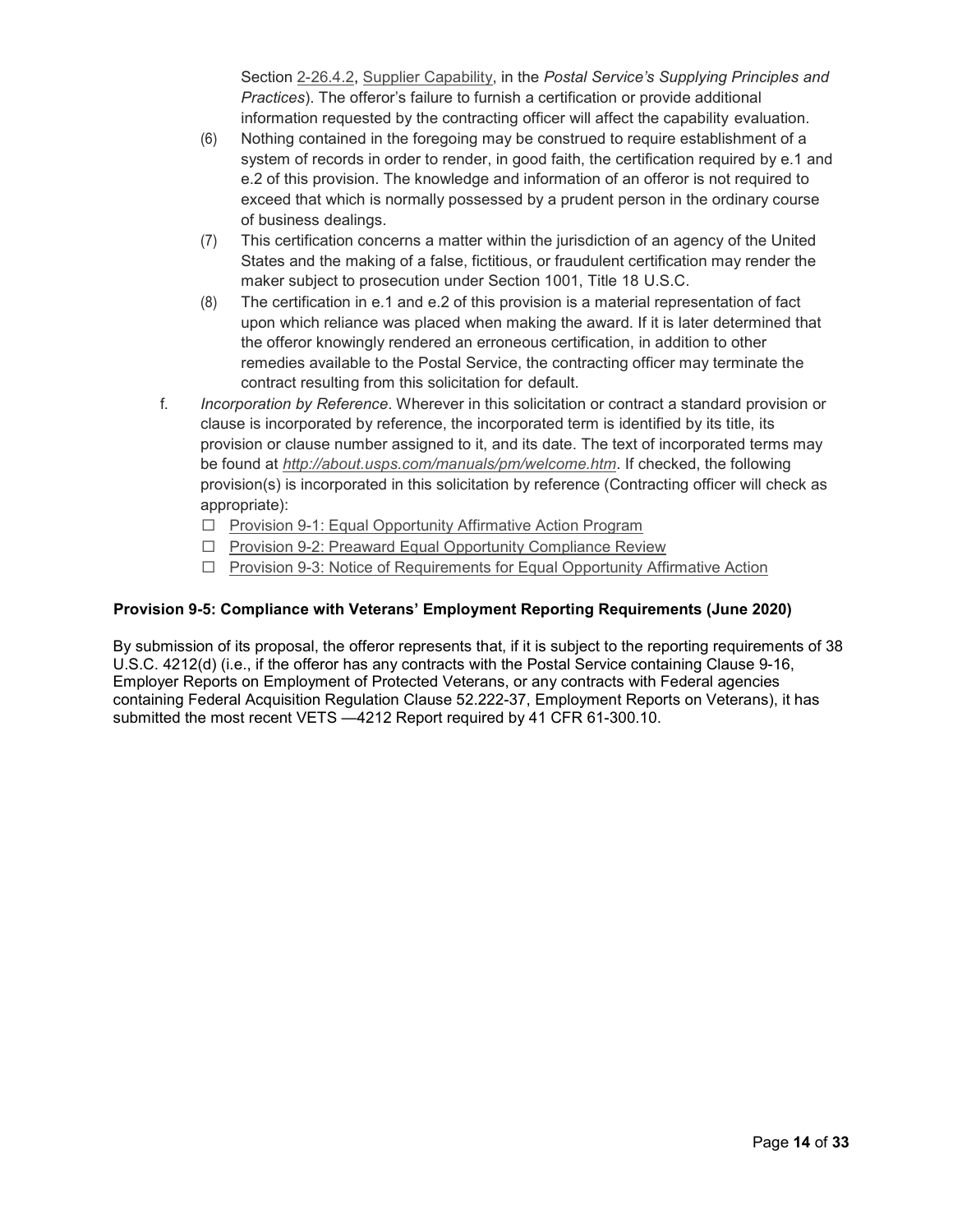# **PART 3 – CLAUSES**

### **Clause B-1: Definitions (March 2006)**

As used in this contract, the following terms have the following meanings:

- a. *Contracting officer —* The person executing this contract on behalf of the Postal Service, and any other officer or employee who is a properly designated contracting officer; the term includes, except as otherwise provided in the contract, the authorized representative of a contracting officer acting within the limits of the authority conferred upon that person.
- b. *Subcontracts* Except as otherwise provided in the contract, the term includes purchase orders under this contract.

#### **Clause B-9: Claims and Disputes (March 2006)**

- a. This contract is subject to the Contract Disputes Act of 1978 (41 U.S.C. 7101-7109) ("the Act" or "CDA").
- b. Except as provided in the Act, all disputes arising under or relating to this contract must be resolved under this clause.
- c. "Claim," as used in this clause, means a written demand or written assertion by one of the contracting parties seeking, as a matter of right, the payment of money in a sum certain, the adjustment or interpretation of contract terms, or other relief arising under or relating to this contract.

However, a written demand or written assertion by the supplier seeking the payment of money exceeding \$100,000 is not a claim under the Act until certified as required by subparagraph d.2 below. A voucher, invoice, or other routine request for payment that is not in dispute when submitted is not a claim under the Act. The submission may be converted to a claim under the Act by complying with the submission and certification requirements of this clause, if it is disputed either as to liability or amount is not acted upon in a reasonable time.

- d.
- (1) A claim by the supplier must be made in writing and submitted to the contracting officer for a written decision. A claim by the Postal Service against the supplier is subject to a written decision by the contracting officer.
- (2) For supplier claims exceeding \$100,000, the supplier must submit with the claim thefollowing certification: "I certify that the claim is made in good faith, that the supporting data are accurate and complete to the best of my knowledge and belief, that the amount requested accurately reflects the contract adjustment for which the supplier believes the Postal Service is liable, and that I am duly authorized to certify the claim on behalf of the supplier."
- (3) The certification may be executed by any person duly authorized to bind the supplier with respect to the claim.
- e. For supplier claims of \$100,000 or less, the contracting officer must, if requested in writing by the supplier, render a decision within 60 days of the request. For supplier-certified claims over \$100,000, the contracting officer must, within 60 days, decide the claim or notify the supplier of the date by which the decision will be made.
- f. The contracting officer's decision is final unless the supplier appeals or files a suit as provided in the Act.
- g. When a CDA claim is submitted by or against a supplier, the parties by mutual consent mayagree to use an alternative dispute resolution (ADR) process to assist in resolving the claim. A certification as described in (d)(2) of this clause must be provided for any claim, regardless of dollar amount, before ADR is used.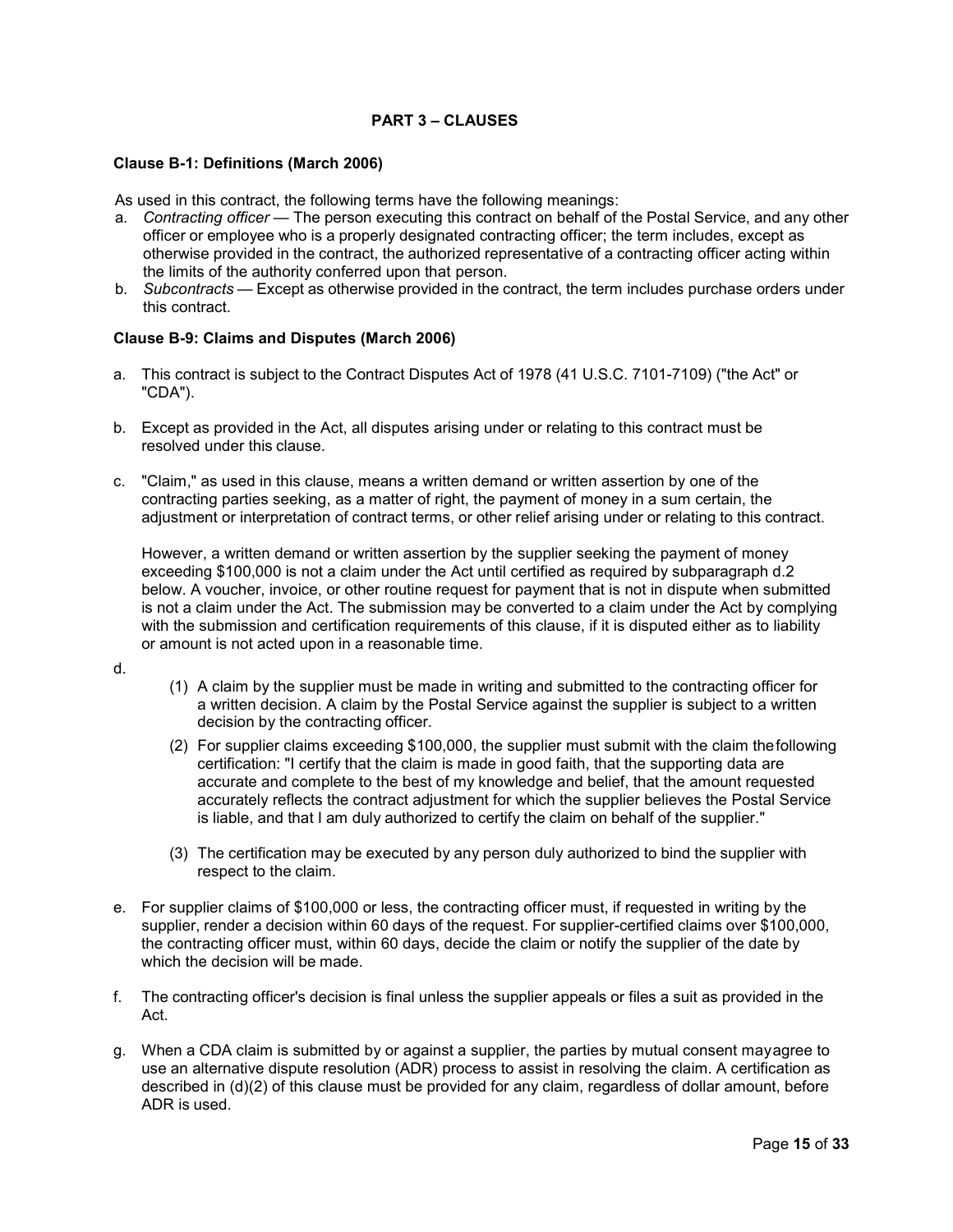- h. The Postal Service will pay interest in the amount found due and unpaid from:
	- (1) The date the contracting officer receives the claim (properly certified, if required); or
	- (2) The date payment otherwise would be due, if that date is later, until the date ofpayment.
- i. Simple interest on claims will be paid at a rate determined in accordance with the Interest clause.
- j. The supplier must proceed diligently with performance of this contract, pending final resolution of any request for relief, claim, appeal, or action arising under the contract, and comply with any decision of the contracting officer.

#### **Clause B-15: Notice of Delay (March 2006)**

Immediately upon becoming aware of any difficulties that might delay deliveries under this contract, the supplier will notify the contracting officer in writing of them. The notification must identify the difficulties, the reasons for them, and the estimated period of delay anticipated. Failure to give notice may preclude later consideration of any request for an extension of contracttime.

#### **Clause B-16: Suspensions and Delays (March 2006)**

- a. If the performance of all or any part of the work of this contract is suspended, delayed, or interrupted by:
	- (1) An order or act of the contracting officer in administering this contract;or
	- (2) By a failure of the contracting officer to act within the time specified in this contract or within a reasonable time if not specified - an adjustment will be made for any increase in the costof performance of this contract caused by the delay or interruption (including the costs incurred during any suspension or interruption). An adjustment will also be made in the delivery or performance dates and any other contractual term or condition affected by the suspension, delay, or interruption. However, no adjustment may be made under this clause for any delay or interruption to the extent that performance would have been delayed or interrupted byany other cause, including the fault or negligence of the supplier, or for which an adjustment is provided or excluded under any other term or condition of this contract.
- b. A claim under this clause will not be allowed:
	- (1) For any costs incurred more than 20 days before the supplier has notified the contracting officer in writing of the act or failure to act involved; and
	- (2) Unless the claim, in an amount stated, is asserted in writing as soon as practicable after the termination of the delay or interruption, but not later than the day of final payment under the contract.

### **Clause B-19: Excusable Delays (March 2006)**

a. Except with respect to defaults of subcontractors, the supplier will not be in default by reason of any failure in performing this contract in accordance with its terms (including any failure by the supplier to make progress in the prosecution of the work that endangers performance) if the failure arises out of causes beyond the control and without the fault or negligence of the supplier. Such causes may include, but are not restricted to, acts of God or of the public enemy, acts of the government in its sovereign capacity or of the Postal Service in its contractual capacity, fires, floods, epidemics, quarantine restrictions, strikes, freight embargoes, and unusually severe weather, but in every case the failure to perform must be beyond the control and without the fault or negligence of thesupplier.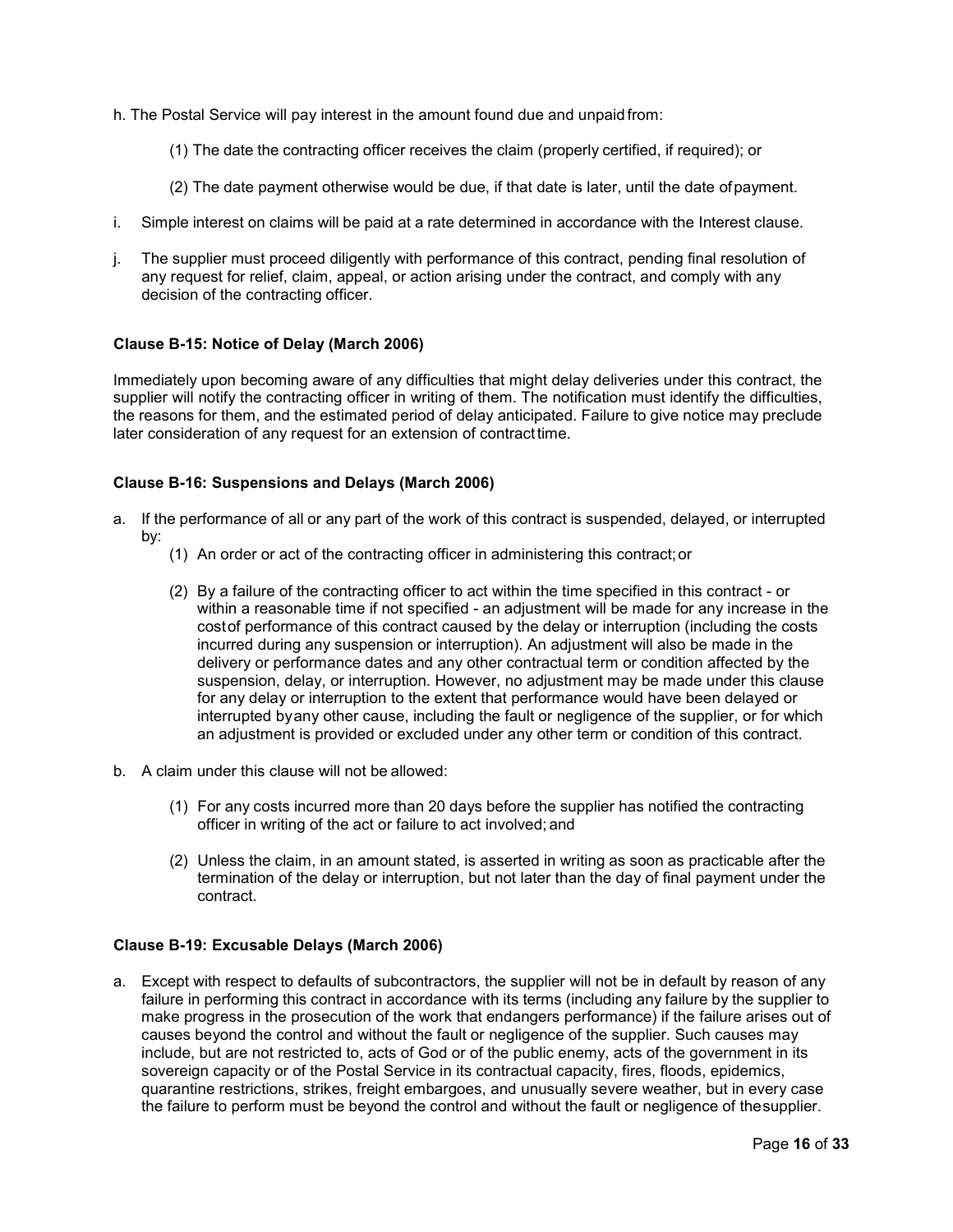- b. If failure to perform is caused by the failure of a subcontractor to perform or make progress and arises out of causes beyond the control of both the supplier and subcontractor, and without the fault or negligence of either of them, the supplier will not be deemed to be in default,unless:
	- (1) The supplies or services to be furnished by the subcontractor are obtainable fromother sources;
	- (2) The contracting officer orders the supplier in writing to procure the supplies or services from other sources; and
	- (3) The supplier fails to comply reasonably with the order.
- c. Upon request of the supplier, the contracting officer will ascertain the facts and extent of failure, and if the contracting officer determines that any failure to perform was occasioned by any of the said causes, the delivery schedule will be revised accordingly, subject to the rights of the Postal Service under any termination clause included in this contract.
- d. As used in this clause, the terms "subcontractor" and "subcontractors" mean subcontractor(s) at any tier.

# **Clause B-22: Interest (March 2006)**

The Postal Service will pay interest on late payments and unearned prompt payment discounts in accordance with the Prompt Payment Act, 31 U.S.C. 3901 et seq., as amended by the Prompt Payment Act Amendments of 1988, P.L. 100-496.

### **Clause B-26: Protection of Postal Service Buildings, Equipment, and Vegetation (March 2006)**

The supplier must use reasonable care to avoid damaging buildings, equipment, and vegetation (such as trees, shrubs, and grass) on the Postal Service installation. If the supplier fails to do so and damages any buildings, equipment, or vegetation, the supplier must replace or repair the damage at no expense to the Postal Service, as directed by the contracting officer. If the supplier fails or refuses to make repair or replacement, the supplier will be liable for the cost of repair or replacement, which may be deducted from the contract price.

### **Clause B-30: Permits and Responsibilities (March 2006)**

The supplier is responsible, without additional expense to the Postal Service, for obtaining any necessary licenses and permits, and for complying with any applicable federal, state, and municipal laws, codes, and regulations in connection with the performance of the contract. The supplier is responsible for all damage to persons or property, including environmental damage that occurs as a result of its omission(s) or negligence. The supplier must take proper safety and health precautions to protect the work, the workers, the public, the environment, and the property of others.

### **Clause B-39: Indemnification (March 2006)**

The supplier must save harmless and indemnify the Postal Service and its officers, agents, representatives, and employees from all claims, losses, damage, actions, causes of action, expenses, and/or liability resulting from, brought for, or on account of any personal injury or property damage received or sustained by any person, persons or property growing out of, occurring, or attributable to any work performed under or related to this contract, resulting in whole or in part from negligent acts or omissions of the supplier, any subcontractor, or any employee, agent, or representative of the supplier or any subcontractor.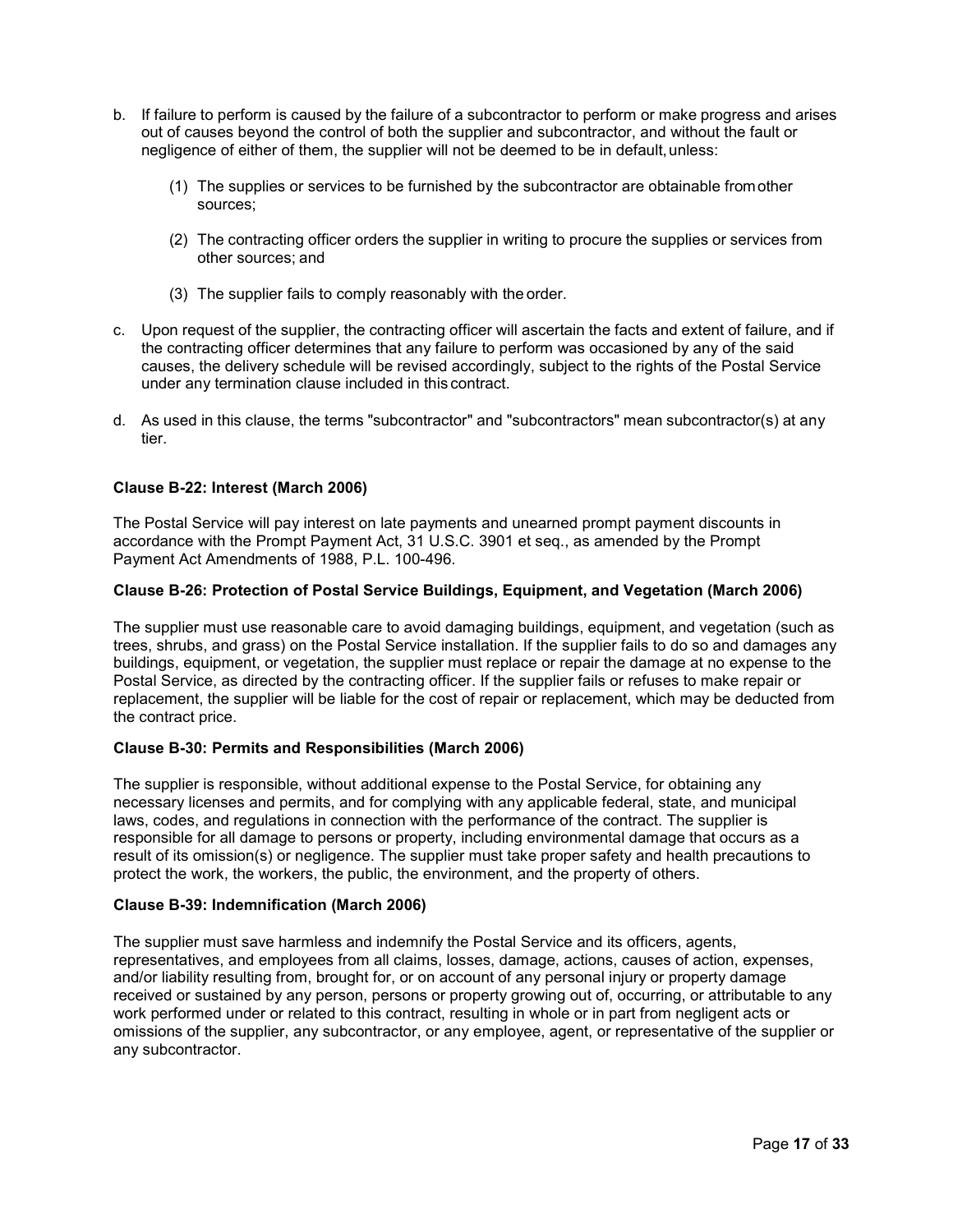# **Clause B-64: Accountability of the Supplier (Highway) (March 2006)**

- a. The supplier must supervise its operations and the operations of its subcontractors which provide services under this contract personally or through representatives. The supplier or its supervising representatives must be easily accessible in the event of emergencies or interruptions in service.
- b. In all cases, the supplier will be strictly liable to the Postal Service for the Postal Service's actual damages if mail is subject to loss, rifling, damage, wrong delivery, depredation, and other mistreatment while in the custody and control of the supplier or its subcontractors. The supplier will also be accountable and answerable in damages for the faithful performance of all other obligations assumed under this contract, whether or not it has entrusted part or all of its performance to another, except
	- (1) The supplier is not liable for its failure to perform if the failure arises out of circumstances beyond its control, and without its fault or negligence, and
	- (2) The supplier is not liable for a failure of its subcontractors to perform if the subcontractor's failure arises out of circumstances beyond the supplier or the subcontractor's control, and without the fault or negligence of either.
- c. The supplier must faithfully account for and deliver to the Postal Serviceall
	- (1) Mail,
	- (2) Moneys, and
	- (3) Other property of any kind belonging to or entrusted to the care of the Postal Service,that come into its possession during the term of this contract.
- d. The supplier must, promptly upon discovery, refund (i) any overpayment made by the Postal Service for service performed, or (ii) any payment for service notrendered.

### **Clause B-65: Adjustments to Compensation (Surface Transportation) (June 2020)**

Contract compensation may be adjusted, from time to time, by mutual agreement of the supplier and the contracting officer.

- a. Any such adjustments shall be made in accordance with the provisions of this clause and any U.S. Postal Service Management Instruction governing adjustments in effect on the date of adjustment.
- b. In connection with an adjustment, the contracting officer may examine such records and books of account maintained by the supplier as the contracting officer may deem necessary.
- c. Adjustments in compensation pursuant to this clause shall be memorialized by formal amendment to the contract.
- d. Should the Postal Service introduce procedures which affect the supplier's obligations with respect to the costs or taxes, the contract price will be adjusted with respect to those costs, pro rata, without entitlement to other compensation for those adjustments, subject to the resolution of any dispute about the adjustments under the Clause B-9: Claims and Disputes.

### **Clause B-67: Changes (Transportation) (June 2020)**

- *a. Service Changes:*
	- Page **18** of **33** (1) *Minor Service Changes* — The contracting officer may, at any time, without consulting the supplier, issue orders directing an extension, curtailment, change in line of travel, revisions of route, or increase or decrease in frequency of service or number of trips and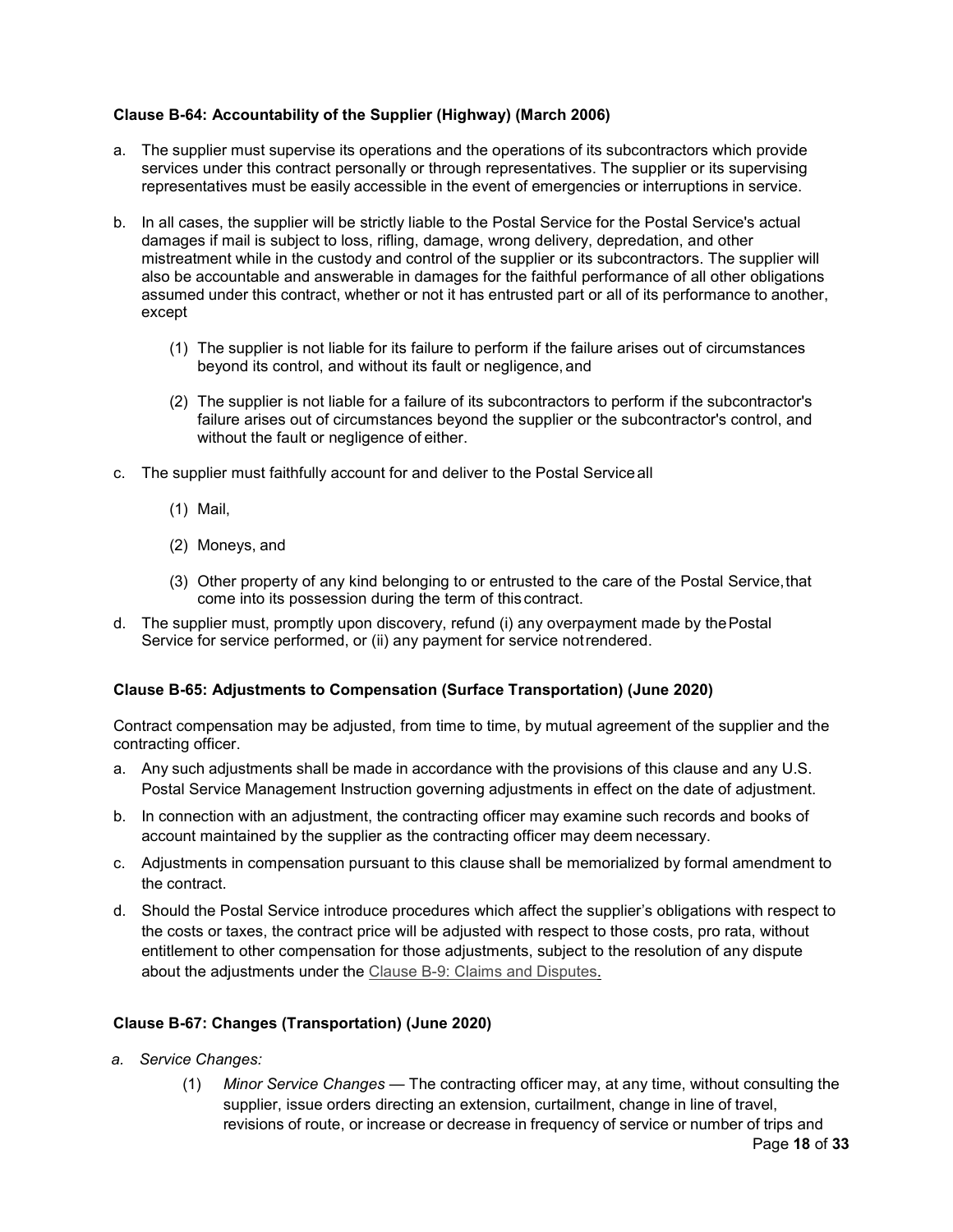fixing an adjustment in the supplier's compensation which increases or decreases the supplier's rate of pay by no more than \$5,000 for Transportation Contracts and no more than \$2,500 for Contract Delivery Service Contracts. If the supplier believes the increase or decrease in contract price ordered by the Contracting Officer is not accurate, it may request an adjustment in compensation. The supplier will proceed diligently in accordance with minor service changes ordered unilaterally by the contracting officer. Disputes concerning such orders will be resolved pursuant to Clause B-9: Claims and Disputes.

- (2) *Other Service Changes* Service changes other than minor service changes, including increases or decreases in compensation, and period of performance extensions for up to one year, may be made by mutual agreement of the contracting officer and the supplier. Such changes shall be memorialized by formal amendment to the contract. Upon execution of the bilateral amendment to the contract, the supplier waives all rights to further claims relating to the facts and events that give rise to the service change.
- *b. Extra Trips:*
	- (1) An extra trip is an additional trip of service operated on an infrequent time basis from the contract point of origin. Extra trips shall be negotiated in advance of the performance when the contracting officer deems it appropriate. However, the contracting officer may order the supplier to perform such extra service at the contract rate. If no rate of pay for extra trips has been negotiated in advance, the supplier will nonetheless perform such extra trips as are ordered by the contracting officer and may, on an after-the-fact basis, request a lump sum reimbursement for the difference between costs incurred as a direct result of performing such extra trips and pro rata payment for such trips, provided that such claims costs are adequately supported by documentary evidence furnished to the contracting officer. Claims for compensation above pro rata pay for extra trips must be filed in writing with the contracting officer, accompanied by full supporting documentation of costs, no later than 90 days after the performance of such extra trips. When the contracting officer has ordered several extra trips under a single order, the 90-day period begins on the date of performance of the last trip performed under such order. Failure to agree to such compensation above pro rata pay will be resolved under the claims and disputes clause.
	- (2) *Detours –* When the regular line of travel of a contract route is impassable and the supplier performs full service over another and longer line of travel, the supplier's compensation will be equitably increased for such service; provided, however, that such increase;
	- (1) Comprises at least \$1.00 (one dollar) in a Postal Accounting Period, and
	- (2) Does not exceed an amount determined by multiplying the additional miles actually traveled by the rate per mile that applies to the trip on which the detour was made, determined by dividing the regular compensation for the trip by the regular number of miles.

*Note:* No payments will be made with respect to any detour not reported to the contracting officer or the contracting officer's designee within 90 days after the detoured service is performed.

### **Clause B-68: Changes in Corporate Ownership or Officers (March 2006)**

a. This clause applies only if the supplier is a corporation and it holds no other regular highway transportation contracts or the aggregate annual rate dollar value of any regular highway transportation contracts it holds is less than \$150,000.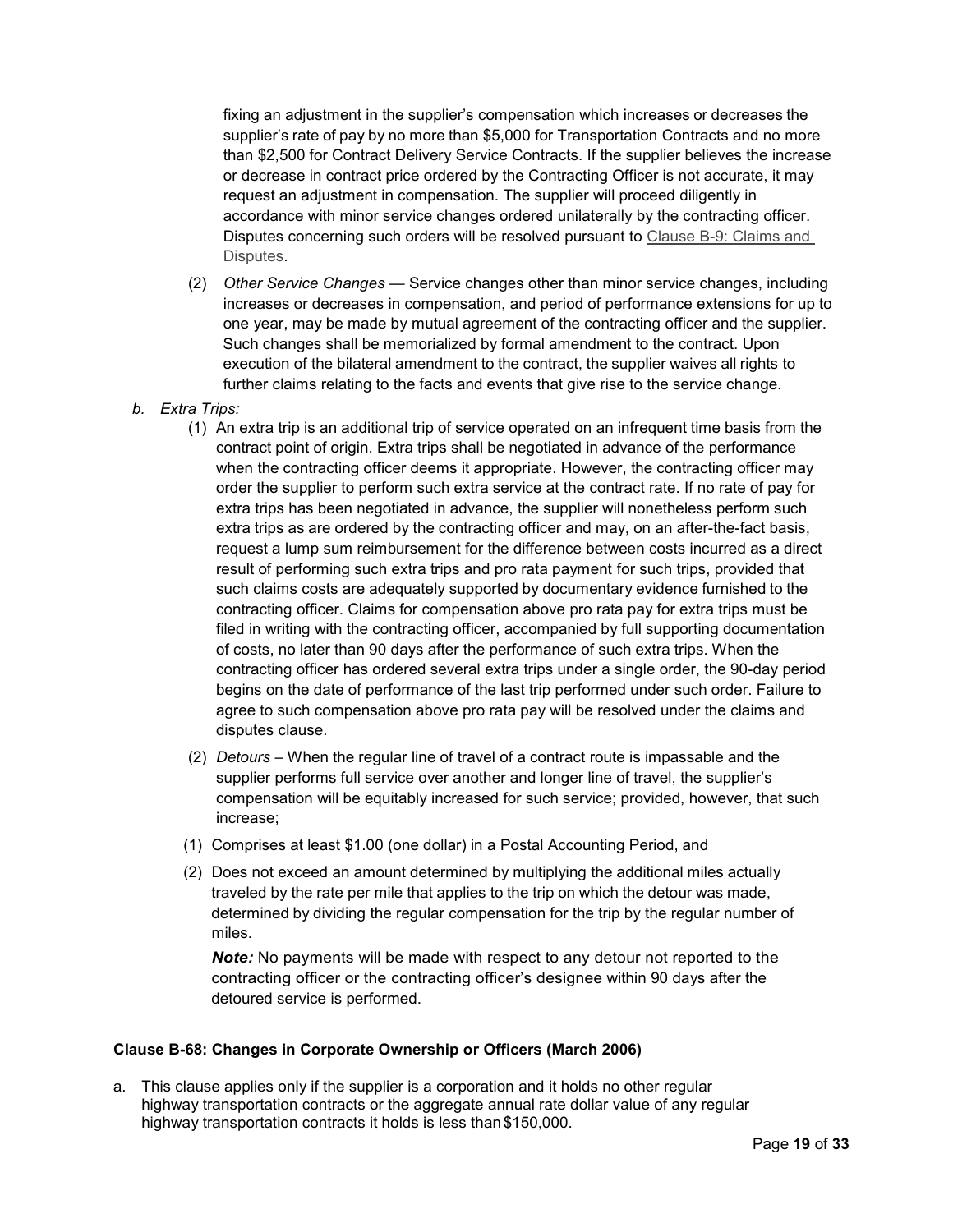- b. A principal owner is any individual, partnership, corporation, or other entity which holds 25 percent or more of the supplier's stock. Corporate officers are the President, Vice President, and Secretary.
- c. The supplier will furnish the contracting officer, in writing, the names of its principal owners and its corporate officers before contract award, renewal ornovation.
- d. Except in the case of death or incapacity of one or more of the principal owners or corporate officers, the supplier must notify the contracting officer in writing not less than 30 days prior to any planned change in the principal owners or corporate officers.
- e. In the event of death or incapacity of one or more of the principal owners or corporate officers, the supplier must notify the contracting officer in writing within 30days.

### **Clause B-69: Events of Default (June 2020)**

The supplier's right to perform this contract is subject to termination under the clause entitled Termination for Default. The following constitute events of default, and this contract may be terminated pursuant to that Clause.

- a. The supplier's failure to perform service according to the terms of thecontract;
- b. If the supplier has been administratively determined to have violated Postal laws and regulations and other laws related to the performance of theservice;
- c. Failure to follow the instructions of the contractingofficer;
- d. If the supplier transfers or assigns his contract, except as authorized herein, or sublets the whole or a portion of this contract contrary to the applicable provisions of the U.S. Postal Service Supplying Principles and Practices or without any required approval of the contractingofficer;
- e. If the supplier combines to prevent others from proposing for the performance of Postal Service contracts;
- f. The supplier's failure to properly account, deliver and pay over moneys, mail and other property pursuant to this contract;
- g. If the supplier or a partner, if the supplier is a partnership, or a principal owner or corporate officer, if the supplier is a corporation,
	- (1) has been or is, during the term of the contract, convicted of a crime of moral turpitude affecting his or her reliability or trustworthiness as a mail transportation supplier, such as any form of theft, fraud, embezzlement or assault, or
	- (2) associates with known criminals, or
	- (3) otherwise is not reliable, trustworthy or of good character
- h. Any breach by the supplier or subcontractor of any warranty contained in this contract.
- i. If the supplier allows any employed individual to operate a vehicle in connection with this contract who has a record indicating that it would be hazardous for that individual to doso;
- j. If the supplier's transportation equipment is insufficient, inadequate, or otherwise inappropriate for the service;
- Page **20** of **33** k. If the supplier employs any individual in connection with the contract contrary to the instructions of the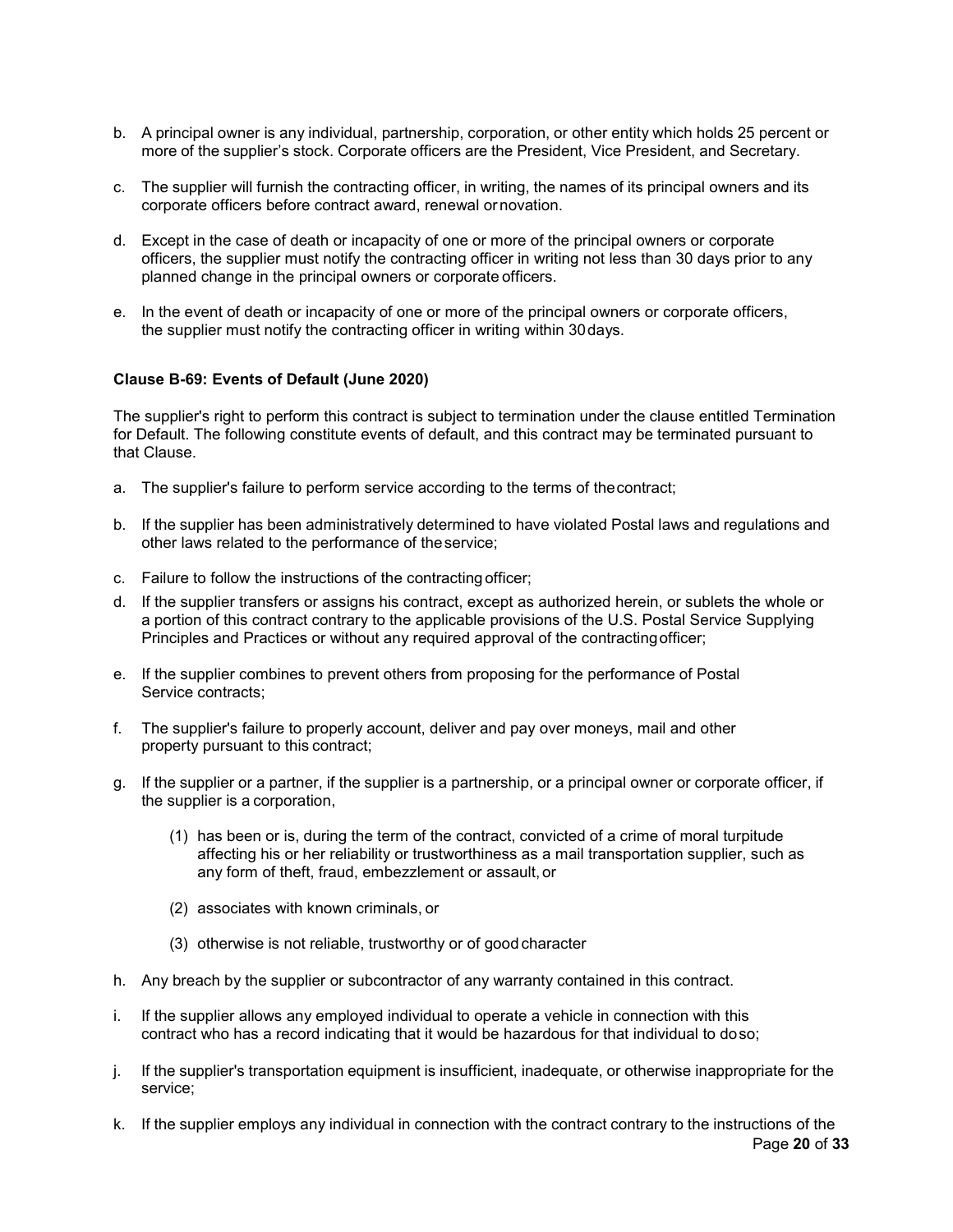contracting officer;

- l. If at any time the supplier, its principal owners, corporate officers or personnel are disqualifiedby law or regulation from performing services under this contract, and upon notice thereof, the supplier fails to remove any such disqualification;
- m. If the supplier fails to establish and maintain continuously in effect insurance as required by this contract, or fails to provide proof of insurance prior to commencement of service and thereafter as required by the contracting officer;
- n. If the supplier fails to provide any notification of a change in principal owners or corporate officers which this contract may require; or
- o. If the supplier materially breaches any other requirement or clause of this contract;
- p. When a supplier has multiple contracts with the Postal Service, a material breach under one contract may be grounds for termination of the supplier's remaining contracts, if the contracting officer determines that termination is in the best interests of thePostal Service.

### **Clause B-74: Payment (Surface Transportation) (June 2020)**

- a. Scheduled Payments The Accounting Service Center (ASC) will pay the supplier automatically at the conclusion of each Postal Accounting Period for which payment is due. Since the fixed price should be expressed as an annual rate, payment will be computed by dividing the annual rate stated in this contract by 365 (or 366 for a leap year), and multiplying that result by the number of days in that month. If this contract ends before the end of the month, payment will be based on the number of days within that period during which the contract was in force. The leap year calculation begins on July 1 of the year before the leap year.
- b. Payment for Extra Service. Compensation will be based upon the unit rate, multiplied by the actual number of units performed.
- c. Deductions may be made from payments otherwise due the supplier under this contract or any other contracts held by the supplier, for any amounts for which the supplier is liable as damages or otherwise.

#### **Clause B-77: Protection of the Mail (March 2006)**

The supplier must protect and safeguard the mail from loss, theft, or damage while it is in the supplier's custody or control and prevent unauthorized persons from having access to the mail.

### **Clause B-78: Renewal (Surface Transportation) (October 2019)**

In accordance with 39 U.S.C. §5005, this contract may be renewed by mutual agreement of the parties. If the Postal Service desires to renew a surface transportation contract, the Postal Service will notify the supplier prior to the expiration of the current contract and request a renewal proposal, which will be subject to bilateral negotiation. A renewal contract is considered a new contract award, not an option exercise or extension of the current contract. The Postal Service reserves the right to decide not to enter into a renewed contract with the supplier.

# **Clause B-79: Forfeiture of Compensation (March 2006)**

If the supplier fails to perform a trip for any reason, the supplier will forfeit the compensation otherwise due for that trip. If the supplier fails to perform a trip, and such failure is due to the fault or negligence of the supplier or of its subcontractors, the supplier will be liable for all damages actually suffered by the Postal Service by reason of such failure.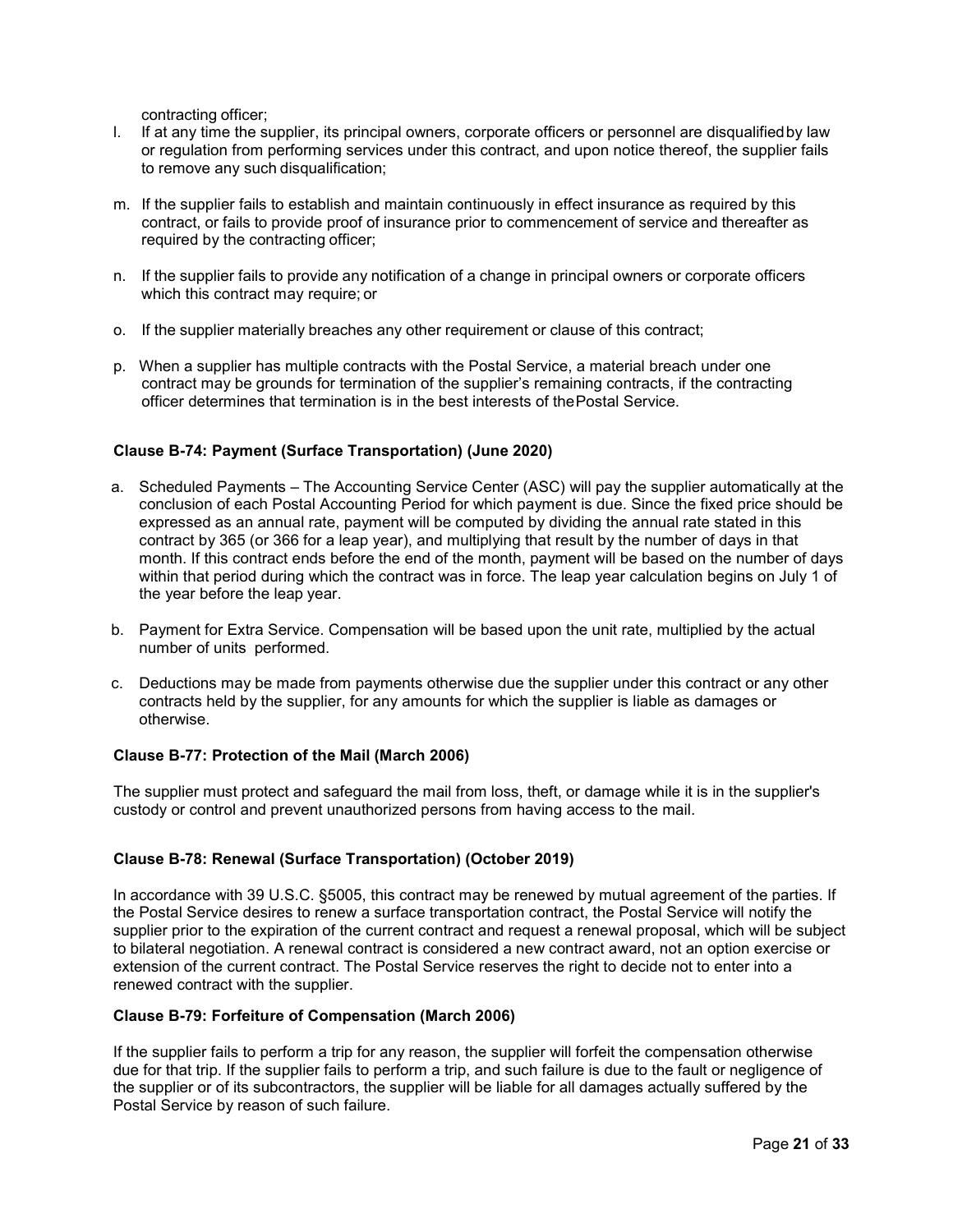# **Clause B-80: Laws and Regulations Applicable (March 2006)**

This contract and the services performed under it are subject to all applicable federal, state and local laws and regulations. The supplier will faithfully discharge all duties and obligations imposed by such laws and regulations, and will obtain and pay for all permits, licenses, and other authorities required to perform this contract.

## **Clause B-81: Information or Access by Third Parties (May 2006)**

The Postal Service retains exclusive authority to release any or all information about mail matter in the custody of the supplier and to permit access to that mail in the custody of the supplier. All requests by non-postal individuals (including employees of the supplier) for information about mail matter in the custody of the supplier or for access to mail in the custody of the supplier must be referred to the contracting officer or his or her designee.

# **Clause B-82: Access by Officials (March 2006)**

The supplier will deny access to the cargo compartment of a vehicle containing mail therein to Federal, state or local officials except at a postal facility and in the presence of a postal employee, unless to prevent damage to the vehicle or its contents.

# **Clause B-84: Contract Type (Surface Transportation) (June 2020)**

This is a Fixed Price contract with Economic Price Adjustment. Adjustments will be made in accordance with the contract and Postal Service Management Instruction PM-4.4.1-2005-1 which can be found http://about.usps.com/management-instructions/p441051.pdf. Any reference to the Purchasing Manual within the Management Instruction is hereby replaced with the Supplying Principles and Practices.

## **Clause B-85: Administrative Official (Surface Transportation) (June 2020)**

The administrative office is a Postal Service Official designated by the manager, Distribution Networks (for transportation routes) or the District manager (for CDS routes) to monitor and administer the performance of mail transportation and related services by suppliers. If the administrative official is designated to be a "rolling administrative official" the administrative official will be the office that orders the service.

Administrative officials are not authorized to award, agree to, amend, terminate, or otherwise change the provisions of the contract. Administrative officials are responsible for ensuring supplier compliance with the operational requirements of highway contract routes and administering functions related to performance of that service. Specifically, administrative officials are responsible for the following:

- a. Monitoring the supplier's operations daily to ensure contract compliance, including necessary recordkeeping.
- b. Investigating irregularities and complaints regarding service on the route and taking corrective action.
- c. Reporting to the contracting officer any full or partial trips not performed, including the miles of service omitted and the reason for omission.
- d. Recommending establishment, discontinuance, or modifications to existing routes.

### **Clause B-86: Electronic Communication and Interactivity (Surface Transportation) (June 2020)**

The Postal Service will be utilizing we-based systems that will require supplier interactivity. Suppliers must maintain email accounts, check messages regularly, and respond to email messages from the Postal Service. Suppliers must notify the Postal service of any changes to email addresses. Additionally, suppliers must have access to the internet. Any notices sent to the email address on file for the supplier will be effective on the day they are emailed.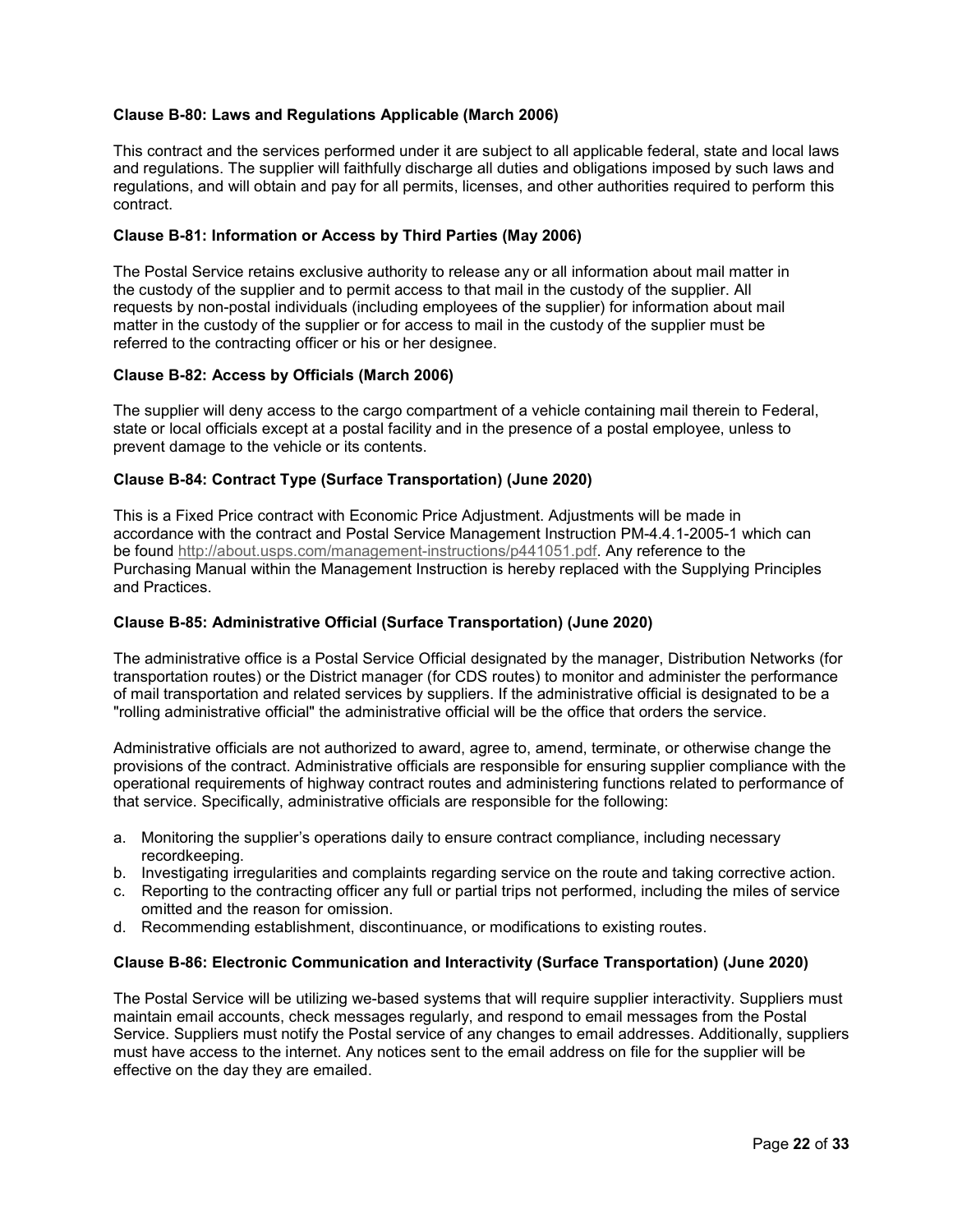# **Clause B-87: Price Adjustment — Fuel (Surface Transportation) (June 2020)**

This contract will be administered under the automated fuel index program. Regardless of actual changes in the cost of fuel during the performance period of this contract, price adjustments attributable to such changes shall be made only as provided by this clause. The adjustment formula for this clause has two elements that will be used to determine the adjusted contract price: (1) the Department of Energy's Petroleum Acquisition Defense District price per gallon for the region in which the contract originates (the "DOE ppg") and (2) the agreed upon number of annual gallons at the time of the adjustment (the "agreed upon number of gallons'). For the purposes of this clause, the contract's annual rate includes an indexed fuel price component, which consists of a price per gallon multiplied by the agreed upon number of gallons. Beginning with the first full calendar month of performance, the indexed fuel price component shall be calculated by multiplying the prior calendar month's DOE ppg by the agreed upon number of gallons, which will cause the contract's annual rate to increase, decrease, or remain the same from month-to-month.

# **Clause B-88: Safety Rating (Federal Motor Carrier Safety Administration) (Surface Transportation) (June 2020)**

If the supplier is notified by the Federal Motor Carrier Safety Administration (FMCSA) that there is a proposed safety rating or determination of a rating of "unsatisfactory" of the supplier (as described in 49 CFR § 385.11), the supplier must notify the contracting officer within five business days of receipt of its receipt of notice from the FMSCA. Should the supplier fail to do so, the contracting officer may terminate any and all of the supplier's contracts for default. In addition, the contracting officer may terminate any and all of the supplier's contracts for default based upon a proposed safety rating or determination of a rating of "unsatisfactory" of the supplier (as described in 49 CFR§ 385.11) by the FMCSA.

# **Clause B-89: Subcontracting (Surface Transportation) (June 2020)**

The supplier must obtain approval from the contracting officer before subcontracting any work awarded under this contract.

# **Clause B-90: Use of Postal Facilities (Surface Transportation) (June 2020)**

Parking for contract vehicles and trailer at postal facilities and other used of postal facilities (unless otherwise specified within this contract) may or may not be allowed at the discretion of each facility manager. The supplier is responsible for all associated costs and to have the vehicle properly secured at all time. The supplier must have adequate contingency plans in place should the use of postal facilities be terminated or limited. In no event will the Postal Service be held liable for, or incur any additional cost associated with, such use or the termination of such use during the contract term

# **Clause 1-1: Privacy Protection (October 2014)**

In addition to other provisions of this contract, the supplier agrees to the following:

- a. *Privacy Act*  If the supplier operates a system of records on behalf of the Postal Service, the Privacy Act (5 U.S.C. 522a), the Postal Service regulations at 39 CFR Parts 266–267, and Handbook AS-353, *Guide to Privacy, the Freedom of Information Act*, and Records Management and Appendix, apply to those records. The supplier is considered to operate a system of records if it maintains records (including collecting, using, revising, deleting, or disseminating records) from which information is retrieved by the name of an individual or by some number, symbol, or other identifier assigned to the individual. The supplier must comply with the Act and the Postal Service regulations and Handbook AS-353 in designing, developing, managing, and operating the system of records, including ensuring that records are current and accurate for their intended use, and incorporating adequate safeguards to prevent misuse or improper disclosure of personal information. Violations of the Act may subject the violator to criminal penalties.
- b. Information Pertaining to Individuals ("Personal Information") If the supplier has access to Postal Service information pertaining to individuals (e.g. customer or employee information), including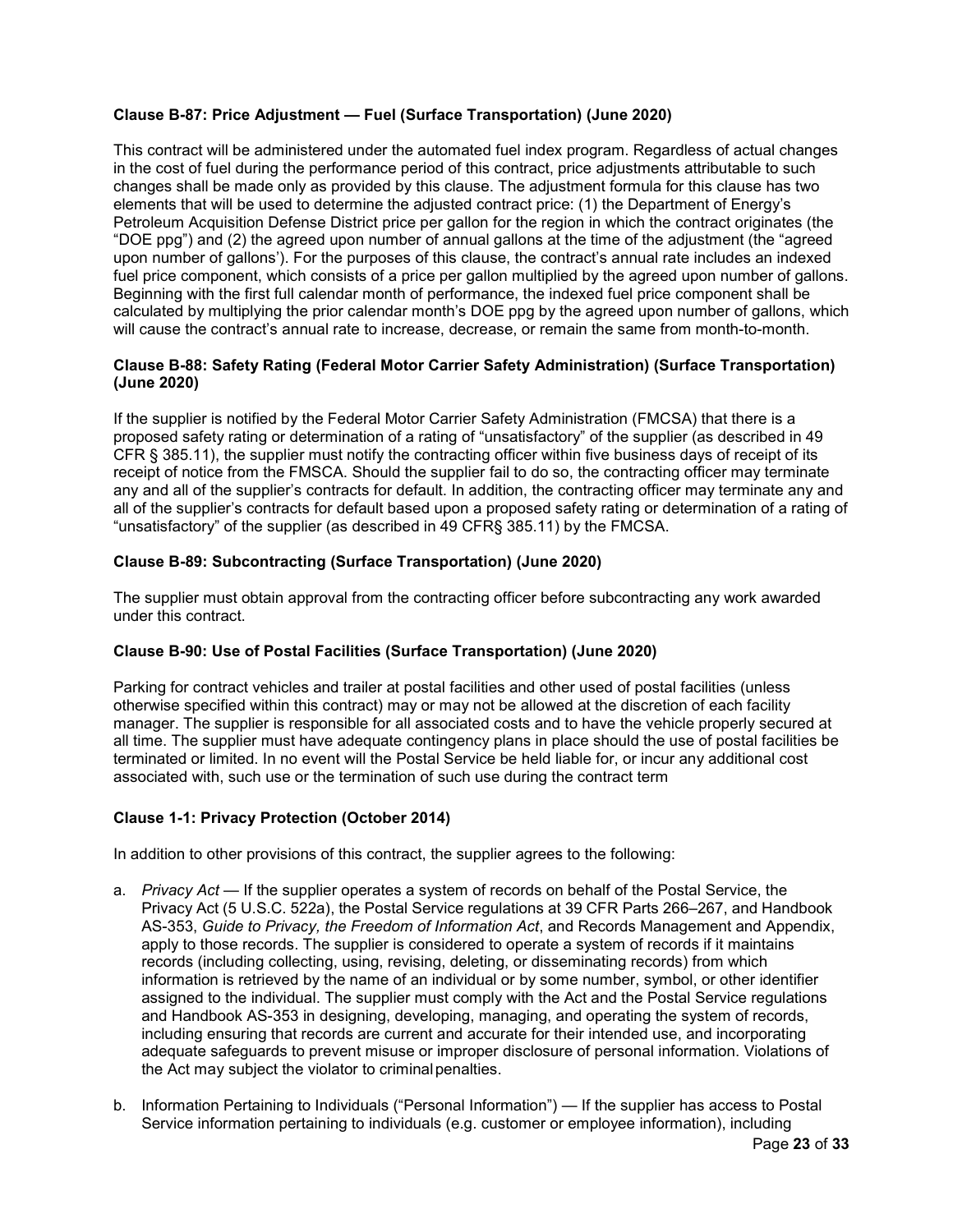address information, whether collected online or offline by the Postal Service or bya supplier acting on its behalf, the supplier must comply with the following:

- (1) General With regard to the Postal Service customer information to which it has access pursuant to this contract, the supplier has that access as an agent of the Postal Service and must adhere to its official Privacy Policy at http://usps.com/privacypolicy.
- (2) Use, Ownership, and Nondisclosure The supplier may use Postal Service Personal Information solely for the purposes of this contract, and may not collect or use such information for non-Postal Service marketing, promotion, or any other purpose without the prior written approval of the contracting officer. The supplier may not maintain, access, or store (including archival back-ups) any Personal Information data outside the United States. The supplier must restrict access to such information to those employees who need the information to perform work under this contract, and must ensure that each such employee (including subcontractors' employees) sign a nondisclosure agreement, in a form suitable to the contracting officer, prior to being granted access to the information. The Postal Service retains sole ownership and rights to its Personal Information. Unless the contract states otherwise, upon completion of the contract the supplier must turn over all Postal Service Personal Information and any copies of the information, in any form the PersonalInformation or copies may exist, in its possession to the Postal Service. In addition, the supplier must certify that no Postal Service Personal Information and, if applicable, copies, have been retained unless otherwise authorized in writing by the contracting officer. If so required elsewhere in this contract, the information or copies must be destroyed by the supplier and the supplier must certify to the contracting officer that such destruction has taken place.
- (3) Security Plan When applicable, and unless waived in writing by the contracting officer, the supplier must work with the Postal Service to develop and implement a security plan that addresses the protection of Personal Information. The plan will be incorporated into the contract and followed by the supplier, and must, at a minimum, address notification to the Postal Service of any security breach. If the contract does not include a security plan at the time of contract award, it must be added within 60 days after contractaward.
- (4) Breach Notification If there is any actual or suspected breach of any nature in the security of Postal Service data, including Personal Information, the supplier must notify the contracting officer and the Postal Service's Chief Privacy Officer as soon as practicable but no later than 24 hours following the detection of a suspected or confirmed breach. The supplier will be required to follow Postal Service policies regarding breach notification to customers and/or employees.

Legal Demands for Information — If a legal demand is made for Postal Service Personal Information (such as by subpoena), the supplier must immediately notify the contracting officer and follow the applicable requirements in 39 CFR, sections 265.11 and 265.12. After notification, the Postal Service will determine whether and to what extent to comply with the legal demand. Should the Postal Service agree to or unsuccessfully resist a legal demand, the supplier may, with the written permission of the contracting officer, release the information specifically demanded.

- c. *Online Assistance* If the supplier assists in the design, development, or operation of a Postal Service customer Web site, or if it designs or places an ad banner, button, or link on a Postal Service Web site or any Web site on the Postal Service's behalf, the supplier must comply with the limitations set forth in the Official Postal Service Privacy Policy (see b.1, above). Exceptions to these limitations require the prior written approval of the contracting officer and the Postal Service's Chief Privacy Officer.
- d. *Marketing E-Mail*  If the supplier assists the Postal Service in conducting a marketing e-mail campaign, the supplier does so as an agent of the Postal Service and must adhere to the Postal Service policies set out in Postal Service Management Instruction AS-350-2004-4, *Marketing E-mail*. Suppliers wishing to conduct marketing email campaigns to postal employees must first obtain the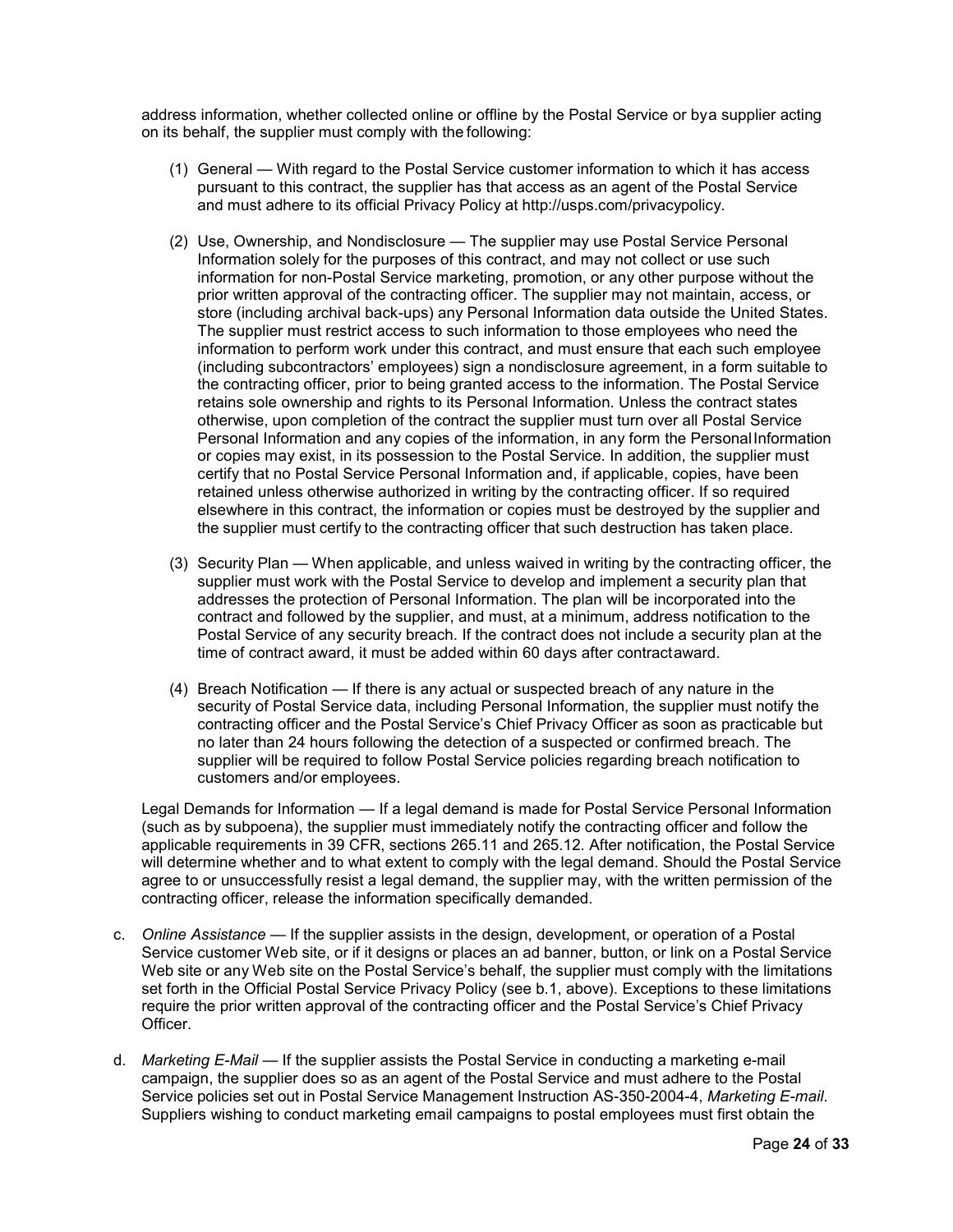prior written approval of the contracting officer.

- e. *Audits*  The Postal Service mayaudit the supplier's compliance with the requirements of this clause, including through the use of online compliance software.
- f. *Indemnification*  The supplier will indemnify the Postal Service against all liability (includingcosts and fees) for damages arising out of violations of thisclause.
- g. *Flow-down*  The supplier will flow this clause down to any and allsubcontractors.

### **Clause 1-7: Organizational Conflicts of Interest (March 2006)**

- a. Warranty Against Existing Conflicts of Interest. The supplier warrants and represents that, to the best of its knowledge and belief, it does not presently have organizational conflicts of interest that would diminish its capacity to provide impartial, technically sound, objective research assistance or advice, or would result in a biased work product, or might result in an unfair competitive advantage, except for advantages flowing from the normal benefits of performing thisagreement.
- b. Restrictions on Contracting. The supplier agrees that during the term of this agreement, any extensions thereto, and for a period of 2 years thereafter, neither the supplier nor its affiliates will perform any of the following:
	- (1) Compete for any Postal Service contract for production of any product for which thesupplier prepared any work statement or specifications or conducted any studies or performed any task under this agreement.
	- (2) Contract (as the provider of a component or the provider of research or consulting services) with any offeror competing for any Postal Service contract for production of any product for which the supplier prepared any work statements or specifications or conducted anystudies or performed any task under this agreement.
	- (3) Contract (as the provider of a component or the provider of research or consulting services) with the offeror which wins award of a Postal Service contract for production of any product for which the supplier prepared any work statement or specifications or conducted any studies or performed any task under this agreement.
- c. Possible Future Conflicts of Interest. The supplier agrees that, if after award of this agreement, it discovers any organizational conflict of interest that would diminish its capacity to provide impartial, technically sound, objective research assistance or advice, or would result in a biased work product, or might result in an unfair competitive advantage, except advantages flowing from the normal benefits of performing this agreement, the supplier will make an immediate and full disclosure in writing to the contracting officer, including a description of the action the supplier has taken or proposes to take to avoid, eliminate, or neutralize this conflict ofinterest.
- d. Nondisclosure of Confidential Material
	- (1) The supplier recognizes that, in performing this agreement, it may receive confidential information. To the extent that and for as long as the information is confidential, the supplier agrees to take the steps necessary to prevent its disclosure to any third party without the prior written consent of the contracting officer.
	- (2) The supplier agrees to indoctrinate its personnel who will have access to confidential information as to the confidential nature of the information, and the relationship under which the supplier has possession of this information.
	- (3) The supplier agrees to limit access to the confidential information obtained, generated, or derived, and to limit participation in the performance of orders under this agreement to those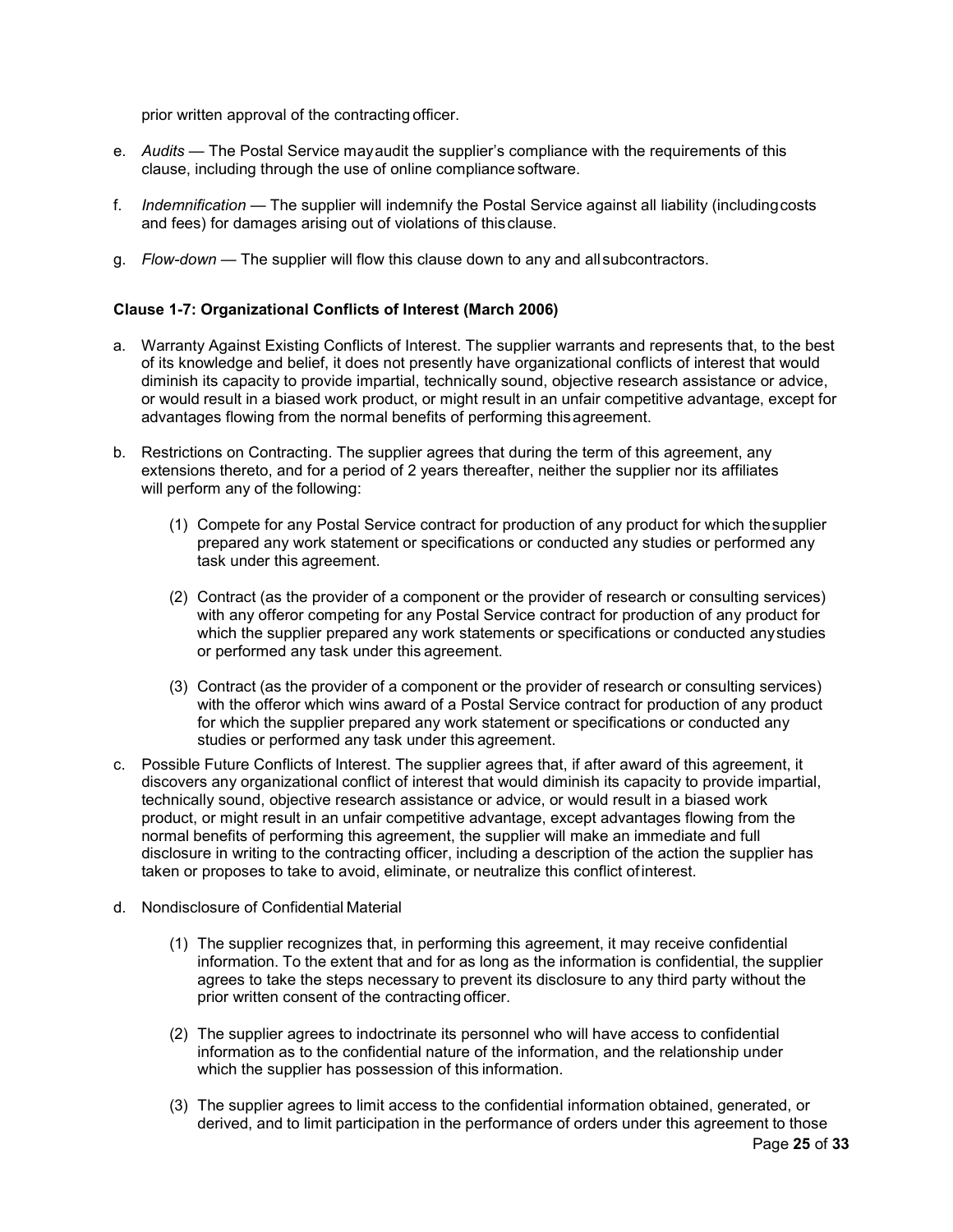employees whose services are necessary for performing them.

e. Postal Service Remedy. If the supplier breaches or violates any of the warranties, covenants, restrictions, disclosures or nondisclosures set forth under this clause, the Postal Service may terminate this agreement, in addition to any other remedy it may have for damages or injunctive relief.

### **Clause 1-11: Prohibition Against Contracting With Former Officers or PCES Executives (March 2006)**

During the performance of this contract, former Postal officers or Postal Career Executive Service (PCES) executives are prohibited from employment by the contractor as key personnel, experts or consultants, if such individuals, within 1 year after their retirement from the Postal Service, would be performing substantially the same duties as they performed during their career with the Postal Service.

#### **Clause 1-12: Use of Former Postal Service Employees (March 2006)**

During the term of this contract, the supplier must identify any former Postal Service employees it proposes to be engaged, directly or indirectly, in contract performance. Such individuals may not commence performance without the contracting officer's prior approval. If the contracting officer does not provide such approval, the supplier must replace the proposed individual former employee with another individual equally qualified to provide the services called for in the contract.

### **Clause 2-19: Option to Extend (Short Term) (October 2019)**

The Postal Service may require the supplier to extend and continue in performance at the same delivery/performance rate and at the unit prices specified in the schedule. The contracting officer may exercise this option by giving the supplier advance written notice of the requirement to continue performance at least 30 days prior to the expiration of the contract term. This option may be exercised more than once, but the duration of each extension shall not exceed 90 days and the sum of all extensions made pursuant to this clause shall not in the aggregate exceed 6 months.

### **Clause 3-1: Small, Minority, and Woman-Owned Business Subcontracting Requirements (February 2018)**

- a. All suppliers, except small businesses, must have an approved subcontracting plan for contracts estimated or valued at \$1 million or more at time of award. A subcontracting plan is also required when contracts awarded at less than \$1 million reach or exceed the \$1 million threshold during contract performance. The plan must be specific to this contract, and separately address subcontracting with small-, minority-, and woman-owned businesses. A plan approved bythe Postal Service must be included in and made a part of the contract. A subcontract is defined as any agreement (other than one involving an employer-employee relationship) entered into by a Postal Service supplier or subcontractor calling for goods or services required for performance of the contract or subcontract.
- b. The supplier's subcontracting plan must include the following:
	- (1) Goals, in terms of percentages of the total amount of this contract that the supplier will endeavor to subcontract to small-, minority-, and woman-owned businesses. Thesupplier must include all subcontracts that contribute to contract performance, and may include a proportionate share of goods and services that are normally allocated as indirectcosts.
	- (2) A statement of the:
		- a. Total dollars planned to be subcontracted under this contract. For indefinite-delivery contracts, this amount would be based upon the minimum and maximum and stated as a total dollar range; and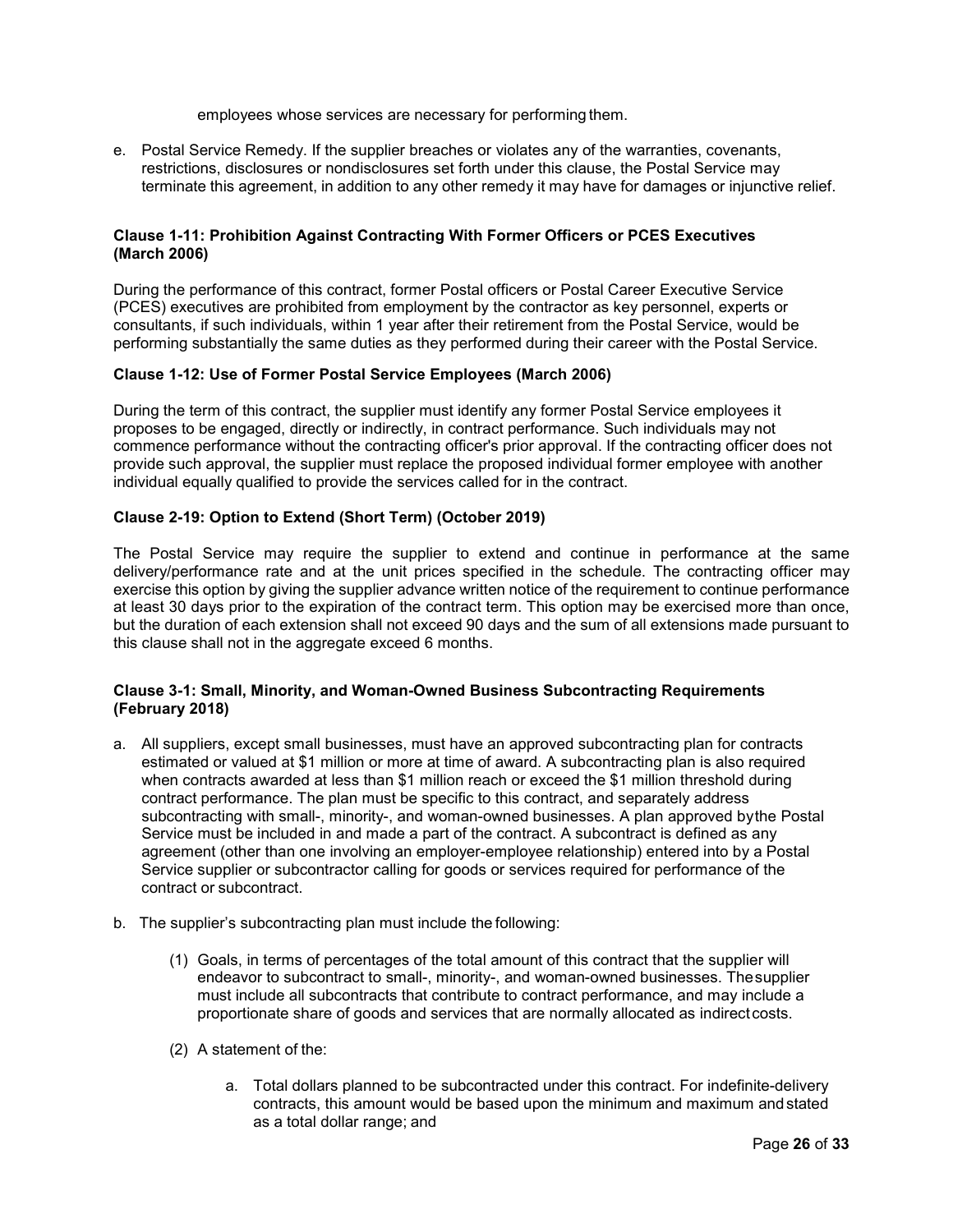- b. Total of that amount planned to be subcontracted to small-, minority-, andwomanowned businesses. For indefinite-delivery contracts, this amount would be based upon the minimum and maximum and stated as a total dollar range.
- (3) A description of the principal types of goods and services to be subcontracted under this contract, identifying the types planned for subcontracting to small-, minority-, and woman- owned businesses.
- (4) A description of the method used to develop the subcontracting goals for thiscontract.
- (5) A description of the method used to identify potential sources for solicitation purposes anda description of efforts the supplier will make to ensure that small-, minority-, and womanowned businesses have an equitable opportunity to compete for subcontracts.
- (6) A statement as to whether the offer included indirect costs in establishing subcontracting goals for this contract and a description of the method used to determine the proportionate share of indirect costs to be incurred with small-, minority-, and woman-ownedbusinesses.
- (7) The name of the individual employed by the supplier who will administer thesubcontracting program and a description of the individual's duties.
- (8) Assurances that the supplier will require all subcontractors receiving subcontracts in excess of \$1 million to adopt a plan similar to the plan agreed to by thesupplier.
- (9) A description of the types of records the supplier will maintain to demonstrate compliance with the requirements and goals in the plan for this contract. The records must include at least the following:
	- a. Source lists, guides, and other data identifying small-, minority-, andwoman-owned businesses;
	- b. Organizations contacted in an attempt to locate sources that are small-,minority-, and woman-owned businesses;
	- c. Records on each subcontract solicitation resulting in an award of morethan \$100,000, indicating whether small-, minority-, or woman-owned businesses were solicited and if not, why not; and
	- d. Records to support subcontract award data, including the name, address,and business size of each subcontractor.
- c. *Reports.* The supplier must provide reports on subcontracting activity under this contract on a semiannual basis. Should a contract be awarded and completed within the semi-annual reporting period, a report of subcontracting activity is still required. The report must be one of the types described in Clause 3-2: Participation of Small-, Minority-, and Woman-Owned Businesses.

# **Clause 3-2: Participation of Small, Minority, and Woman-Owned Businesses (February 2018)**

- a. The policy of the Postal Service is to encourage the participation of small-, minority-, and womanowned business in its purchases of goods and services to the maximum extent practicable consistent with efficient contract performance. The supplier agrees to follow the same policy in performing this contract, and also agrees that any awarded subcontract will follow the same policy by including this clause within contracts with subcontractors.
- b. When a contract is estimated or valued at \$500,000 or more, or when a contract reaches or exceeds the \$500,000 threshold during contract performance, the supplier must submit semi-annual reports on its subcontracting activity under this contract via a reporting method as specified by the Postal Service. Subject to the agreement of the supplier and the Postal Service, the supplier will report subcontracting activity on one of the following bases: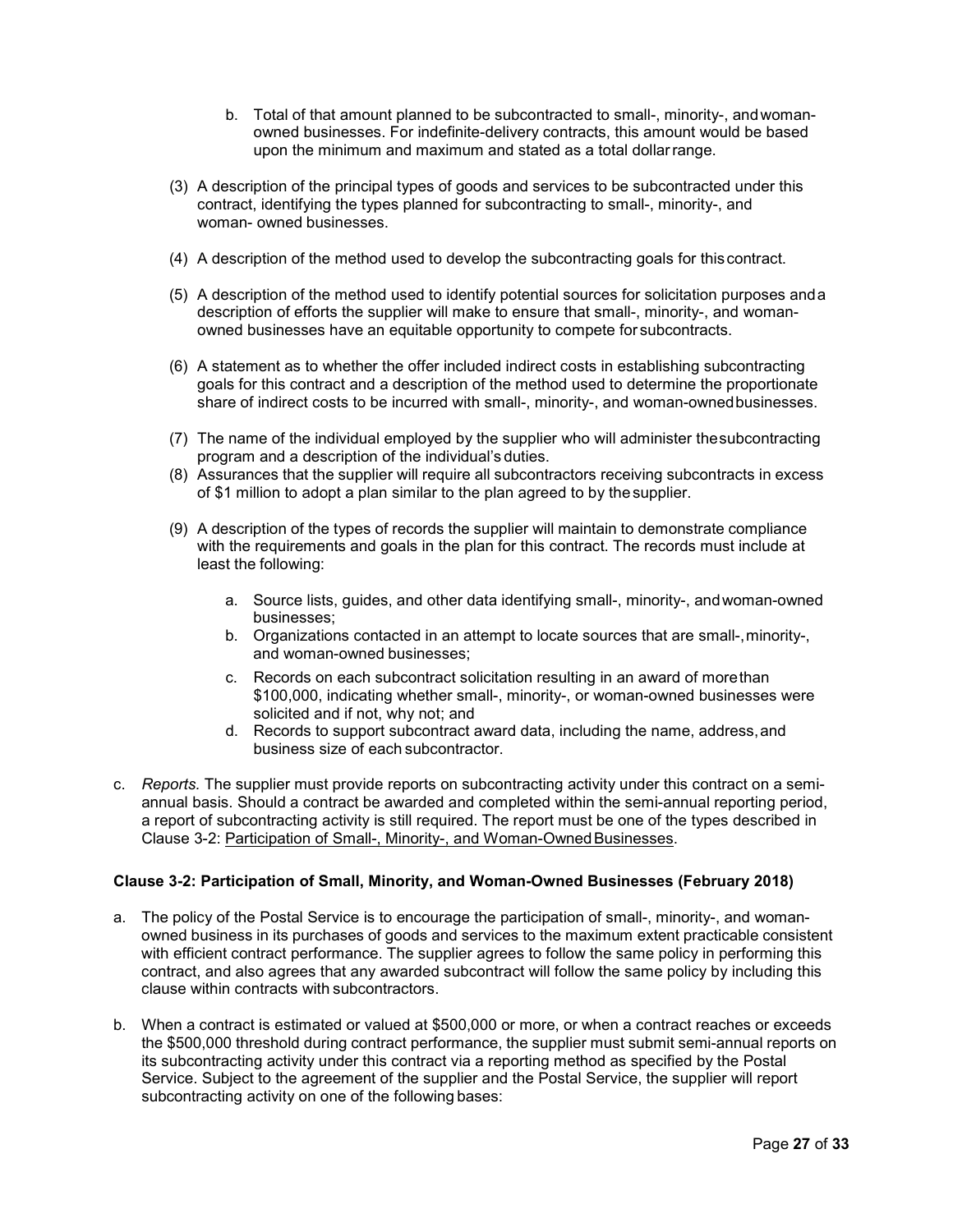- (1) Showing the dollar amount of payments made to subcontractors during the reporting period;
- (2) Showing subcontracting activity that is allocable to this contract using generallyaccepted accounting principles; or
- (3) A combination of the methods listed above.
- c. The supplier will submit a report in accordance with the Postal Service's reporting method to the contracting officer within 15 calendar days after the end of each semi-annual period, describing all subcontract awards to small-, minority-, or woman-owned businesses. The report will include, but is not limited to, Postal Service contract number, subcontractor information (supplier name, address, contact name, contact email address), business classification, North American IndustryClassification System (NAICS) code, and contract specific payments (direct, allocated, and total direct and allocated dollars). The contracting officer mayrequire more frequent reports.

# **Clause 4-2: Contract Terms and Conditions Required to Implement Policies, Statutes or Executive Orders (June 2020) (MODIFIED)**

- a. *Incorporation by Reference:*
	- 1. Wherever in this solicitation or contract a standard provision or clause is incorporated by reference, the incorporated term is identified by its title, the provision or clause number assigned to it in the Postal Service Supplying Practices. The text of incorporated terms may be found at *http://about.usps.com/manuals/spp/spp.pdf*. The following clauses are incorporated in this contract by reference:
		- a. Clause B-9: Claims and Disputes.
		- b. Clause B-25: Advertising of Contract Awards.
		- c. Clause 1-5: Gratuities or Gifts.
		- d. Clause 9-1: Convict Labor.
		- e. Clause 9-5: Contract Work Hours and Safety Standards Act Safety Standards.
	- 2. If checked, the following additional clauses are also incorporated in this contract by reference:
		- [x] Clause 1-1: Privacy Protection
		- [x] Clause 1-6: Contingent Fees
		- [ ] Clause 1-9: Preference for Domestic Supplies
		- [ ] Clause 1-10: Preference for Domestic Construction Materials
		- [x] Clause 9-7: Equal Opportunity
		- [x] Clause 9-10: Service Contract Act
		- [x] Clause 9-13: Equal Opportunity for Workers with Disabilities
		- [x] Clause 9-14: Equal Opportunity for VEVRAA Protected Veterans
		- [x] Clause 9-16: Employer Reports on Employment of Protected Veterans
- b. Examination of Records:
	- 1. Records "Records" includes books, documents, accounting procedures and practices, and other data, regardless of type and regardless of whether such items are in written form, in the form of computer data, or in any other form.
	- 2. Examination of Costs If this is a cost-type contract, the supplier must maintain, and the Postal Service will have the right to examine and audit all records and other evidence sufficient to reflect properly all costs claimed to have been incurred or anticipated to be incurred directly or indirectly in performance of this contract. This right of examination includes inspection at all reasonable times of the supplier's plants, or parts of them, engaged in the performance of this contract.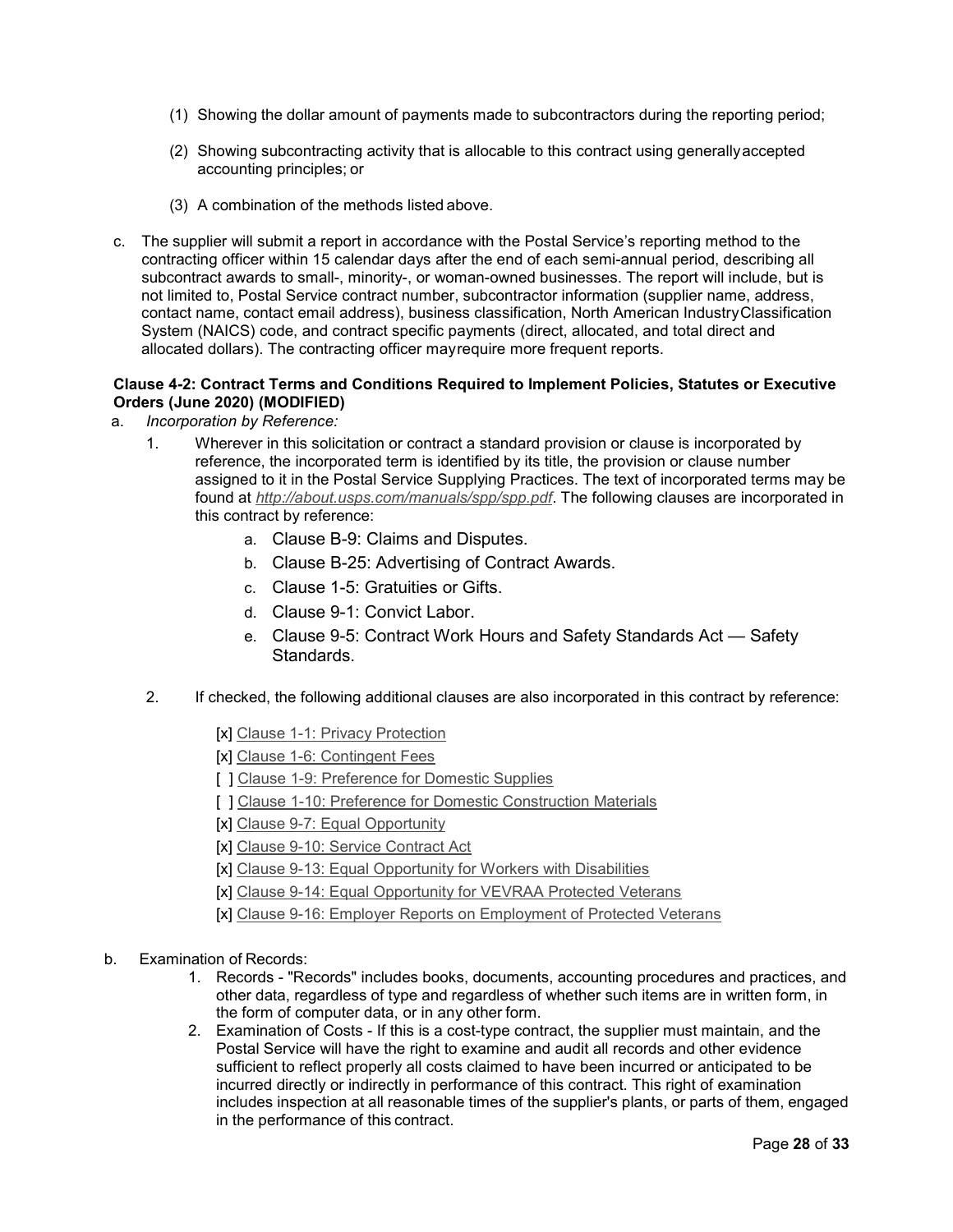- 3. Cost or Pricing Data If the supplier is required to submit cost or pricing data in connection with any pricing action relating to this contract, the Postal Service, in order to evaluate the accuracy, completeness, and currency of the cost or pricing data, will have the right to examine and audit all of the supplier's records, including computations and projections, related to:
	- a. The proposal for the contract, subcontract, or modification;
	- b. The discussions conducted on the proposal(s), including those related to negotiating;
	- c. Pricing of the contract, subcontract, or modification; or
	- d. Performance of the contract, subcontract or modification.
- 4. Reports If the supplier is required to furnish cost, funding or performance reports, the contracting officer or any authorized representative of the Postal Service will have the right to examine and audit the supporting records and materials, for the purposes of evaluating:
	- a. The effectiveness of the supplier's policies and procedures to producedata compatible with the objectives of these reports; and
	- b. The data reported.
- 5. Availability The supplier must maintain and make available at its office at all reasonable times the records, materials, and other evidence described in paragraphs a. through d. of this clause, for examination, audit, or reproduction, until 3 years after final payment under this contract or any longer period required by statute or other clauses in this contract. In addition:
	- a. If this contract is completely or partially terminated, the supplier must make available the records related to the work terminated until 3 years after any resulting final termination settlement; and
	- b. The supplier must make available records relating to appeals under Clause B-9: Claims and Disputes or to litigation or the settlement of claims arising under or related to this contract. Such records must be made available until such appeals, litigation or claims are finally resolved.

Note: (Note to contracting officers: Any contemplated changes to this paragraph b. may not be made before:

- i. consulting with assigned counsel and the Office of the Inspector General, and
- ii. a deviation has been reviewed and approved by a higher level than the contracting officer who holds deviation approval authority.
- c. Payment Offsets: As required by 31 U.S.C. 3716, the Postal Service participates in the Treasury Offset Program of the Department of Treasury's Financial Management Service. Payments under this contract are subject to offset in whole or in part to for the supplier's delinquent tax and non-tax debts owed to the United States and the states and for delinquent child support payments. Suppliers with questions concerning a payment offset should contact the Treasury Offset Program call center at: 1(800) 304-3107.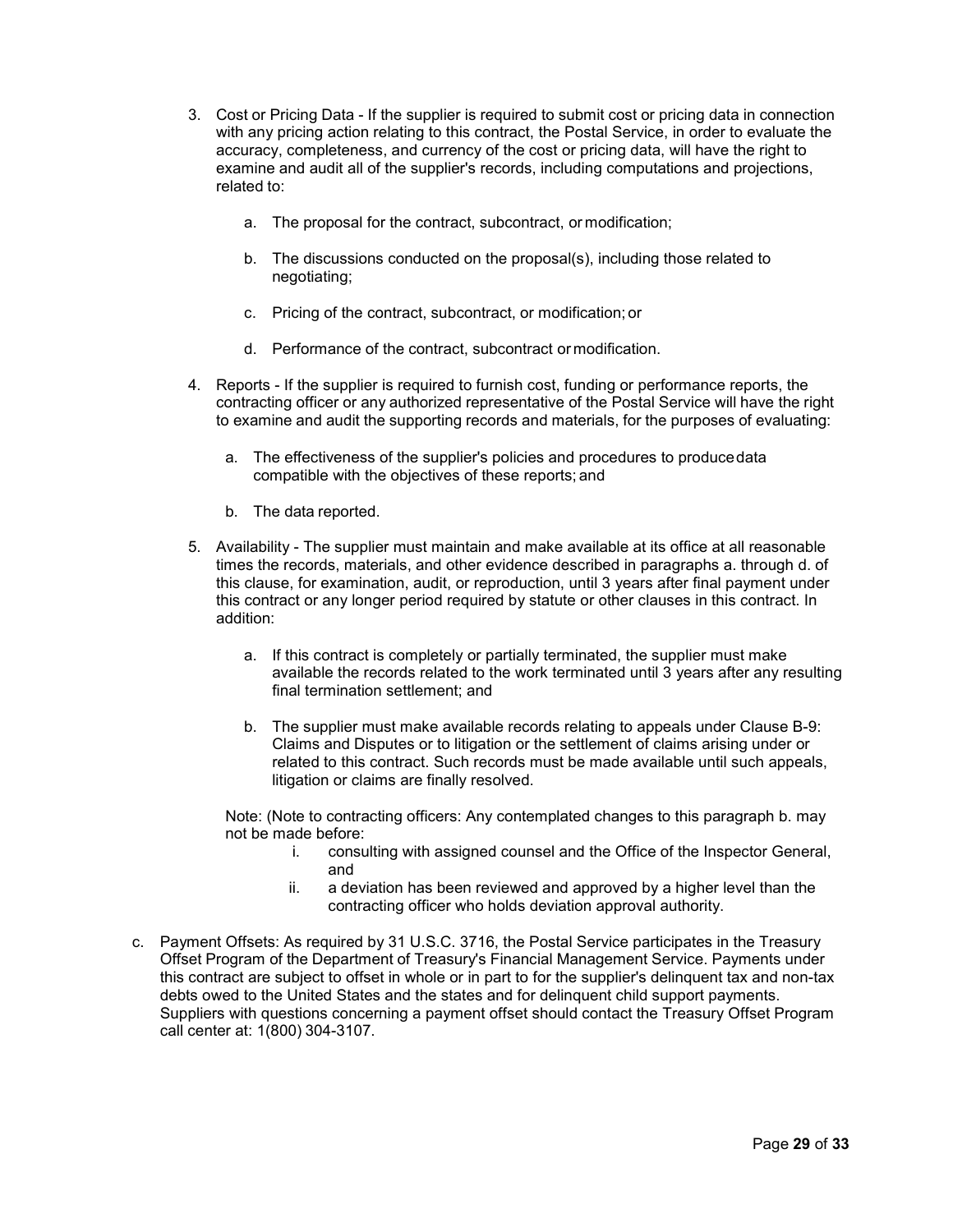# **Clause 4-20: General Terms and Conditions (Surface Transportation) (June 2020)(Modified)**

- a. *Inspection and Acceptance:* The supplier will only tender for acceptance those items or services that conform to the requirements of this contract. The Postal Service reserves the right to inspect or test supplies or services that have been tendered for acceptance. The Postal Service may require repair or replacement of nonconforming supplies or re-performance of nonconforming services at no increase in contract price. The Postal Service must exercise its post acceptance rights:
	- (1) Within a reasonable period of time after the defect was discovered or should have been discovered, and
	- (2) Before any substantial change occurs in the condition of the items, unless the change is due to the defect in the item.
- b. *Assignment:* If this contract provides for payments aggregating \$10,000 or more, claims for monies due or to become due from the Postal Service under it may be assigned to a bank, trust company, or other financing institution, including any federal lending agency, and may thereafter be further assigned and reassigned to any such institution. Any assignment or reassignment must cover all amounts payable and must not be made to more than one party, except that assignment or reassignment may be made to one party as agent or trustee for two or more parties participating in financing this contract. No assignment or reassignment will be recognized as valid and binding upon the Postal Service unless a written notice of the assignment or reassignment, together with a true copy of the instrument of assignment, is filed with:
	- (1) The contracting officer;
	- (2) The surety or sureties upon any bond; and
	- (3) The office, if any, designated to make payment, with acknowledgement of the assignment in writing from the contracting officer.

Assignment of this contract or any interest in this contract other than in accordance with the provisions of this clause will be grounds for termination of the contract for default at the option of the Postal Service.

- c. *Changes:* When Clause B-67: Changes (Surface Transportation) is used, it has precedence over paragraph c. Changes, within this clause.
	- (1) The contracting officer may, in writing, without notice to any sureties, order changes within the general scope of this contract in the following:
		- i. Drawings, designs, or specifications when supplies to be furnished are to be specially manufactured for the Postal Service in accordance with them;
		- ii. SOW or description of services;
		- iii. Method of shipment or packing;
		- iv. Places of delivery of supplies or performance of services;
		- v. Delivery or performance schedule;
		- vi. Postal Service furnished property or facilities.
	- (2) Any other written or oral order (including direction, instruction, interpretation, or determination) from the contracting officer that causes a change will be treated as a change order under this paragraph, provided that the supplier gives the contracting officer written notice stating:
		- i. The date, circumstances, and source of the order, and
		- ii. That the supplier regards the order as a change order.
	- (3) If any such change affects the cost of performance or the delivery schedule, the contract will be modified to effect an equitable adjustment.
	- (4) The supplier's claim for equitable adjustment must be asserted within 30 days of receiving a written change order. A later claim may be acted upon — but not after final payment under this contract — if the contracting officer decides that the facts justify such action.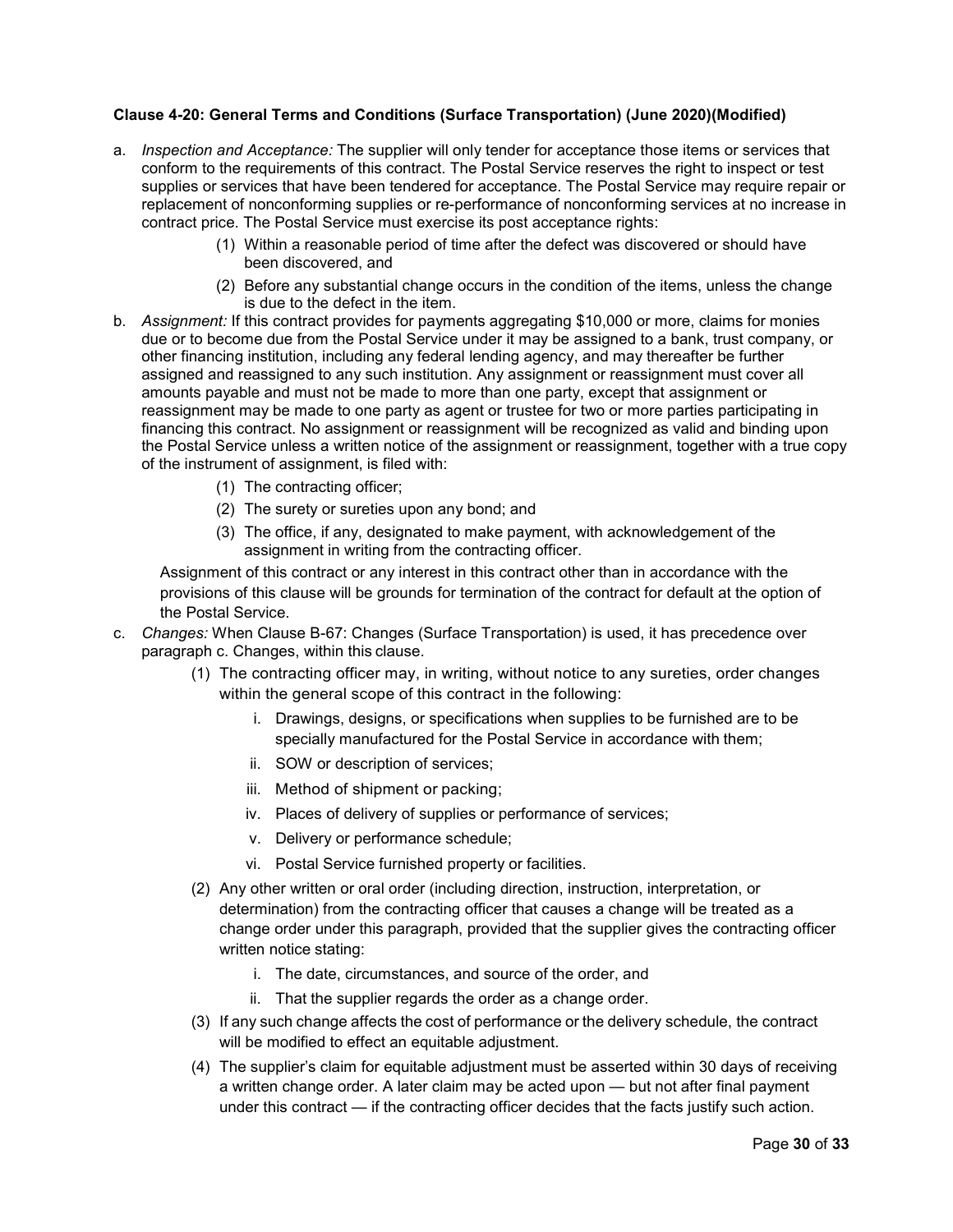- (5) Failure to agree to any adjustment is a dispute under Clause B-9: Claims and Disputes, which is incorporated into this contract by reference (see paragraph s.). Nothing in that clause excuses the supplier from proceeding with the contract as changed.
- d. Reserved.
- e. Reserved.
- f. Reserved.
- g. Reserved.
- h. *Patent Indemnity:* The supplier will indemnify the Postal Service and its officers, employees and agents against liability, including costs for actual or alleged direct or contributory infringement of, or inducement to infringe, any United States or foreign patent, trademark, or copyright, arising out of the performance of this contract, provided the supplier is reasonably notified of such claims and proceedings.
- i. *Payment:* See Clause B-74: Payment (Surface Transportation).
- j. *Risk of Loss:* Unless the contract specifically provides otherwise, risk of loss or damage to the supplies provided under this contract will remain with the supplier until, and will pass to the Postal Service upon:
	- (1) Delivery of the supplies to a carrier, if transportation is f.o.b. origin, or;
	- (2) Delivery of the supplies to the Postal Service at the destination specified in the contract, if transportation is f.o.b. destination.
- k. *Taxes:* The contract price includes all applicable federal, state, and local taxes and duties.
- l. *Termination with Notice:* This contract does not contain a termination for convenience clause. The contracting officer or the supplier, on 60 days written notice, may terminate this contract or the right to perform under it, in whole or in part, without cost to either party.
- m. *Termination for Default:* The Postal Service may terminate this contract, or any part hereof, for default by the supplier, or if the supplier fails to provide the Postal Service, upon request, with adequate assurances of future performance. In the event of termination for default, the Postal Service will not be liable to the supplier for any amount for supplies or services not accepted, and the supplier will be liable to the Postal Service for any and all rights and remedies provided by law. The debarment, suspension, or ineligibility of the supplier, its partners, officers, or principal owners under the Postal Service's procedures may constitute an act of default under this contract, and such act will not be subject to notice and cure pursuant to any termination of default provision of this contract. If it is determined that the Postal Service improperly terminated this contract for default, such termination will be deemed a termination on notice.
- n. *Title:* Unless specified elsewhere in this contract, title to items furnished under this contract will pass to the Postal Service upon acceptance, regardless of when or where the Postal Service takes physical possession.
- o. *Warranty:* The supplier warrants and implies that the items delivered under this contract are merchantable and fit for the use for the particular purpose described in this contract.
- p. *Limitation of Liability:* Except as otherwise provided by an express or implied warranty, the supplier will not be liable to the Postal Service for consequential damages resulting from any defect or deficiencies in accepted items.
- q. *Other Compliance Requirements:* The supplier will comply with all applicable Federal, State, and local laws, executive orders, rules and regulations applicable to its performance under this contract. If there are any changes to a federal, state or local law, statute or regulation, executive order or other rule applicable to contract performance during the term of this contract that result in additional contract costs, these costs will be borne by the supplier.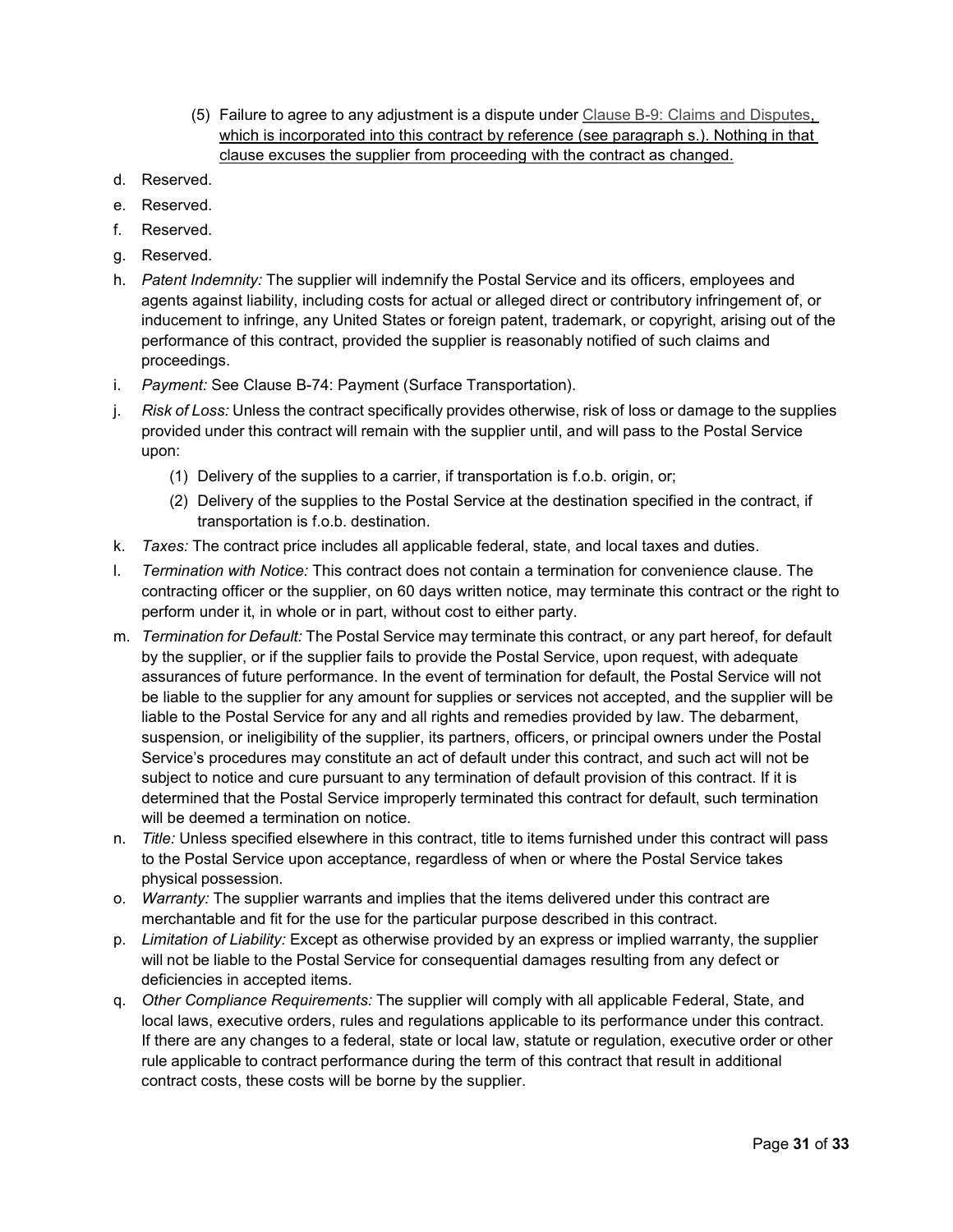- r. *Order of Precedence:* Any inconsistencies in the provisions or a solicitation, a contract awarded under a solicitation, or a contract awarded without the issuance of a written solicitation will be resolved by giving precedence in the following order:
	- *(1)* PS Form 7405, *Transportation Services Proposal and Contract.*
	- (2) The Statement of Work.
	- (3) The Provisions.
	- (4) The Clauses.
	- (5) Attachments to this Contract.
	- (6) Documents incorporated by reference.
- s. Reserved
- t. Reserved

### **Clause 7-16: Insurance (Surface Transportation) (June 2020)**

- a. During the term of this contract, including any renewal, option, and extension periods, the supplier must maintain at its own expense the insurance required by this clause. Insurance companies must be licensed to sell insurance and be acceptable to the Postal Service. The contracting officer may require additional insurance, which will be specified in the Statement of Work.
- b. The supplier must maintain, and when requested, furnish evidence of current workers compensation and vehicle insurance as pertains to the vehicle(s) used in the performance of the contract. Coverage must meet all applicable Federal, state and local laws.
- c. Insurance must be effective by the time performance starts under this contract.
- d. The maintenance of insurance, as required by this clause, is a continuing obligation, and the lapse or termination of insurance coverage, will be grounds for termination for default.

### **Clause 7-17: Sustainability (Surface Transportation) (June 2020)**

The Postal Service embraces sustainable practices and environmental responsibility, and encourages suppliers to improve their environmental sustainability practices in the performance of this contract. As appropriate, the Postal Service will collaborate with the supplier to identify opportunities that may improve the environmental and sustainability performance of the goods and services being provided by the supplier. The Postal Service encourages the supplier to develop and propose innovative sustainability business practices and offer goods and services that help the Postal Service operate in a more environmentally sustainable manner. Innovative sustainability business practices can take the form of improved and more sustainable business processes, replacement of materials used in performance with more sustainable materials, combination of sustainable materials with other materials that lead to reductions in the total cost of ownership, or by some other means. If the proposed innovation results in enhanced sustainability or otherwise furthers the Postal Service's goals, then the Postal Service may share any savings resulting from the innovation with the supplier.

### **Clause 9-12: Fair Labor Standards Act and Service Contract Act Price Adjustment (February 2010)**

- a. The supplier warrants that the contract prices do not include allowance for any contingencyto cover increased costs for which adjustment is provided under thisclause.
- b. The minimum prevailing wage determination, including fringe benefits, issued under the Service Contract Act of 1965 by the Department of Labor (DOL), current at least every two years after the original award date, current at the beginning of any option or renewal period, or in the case of a